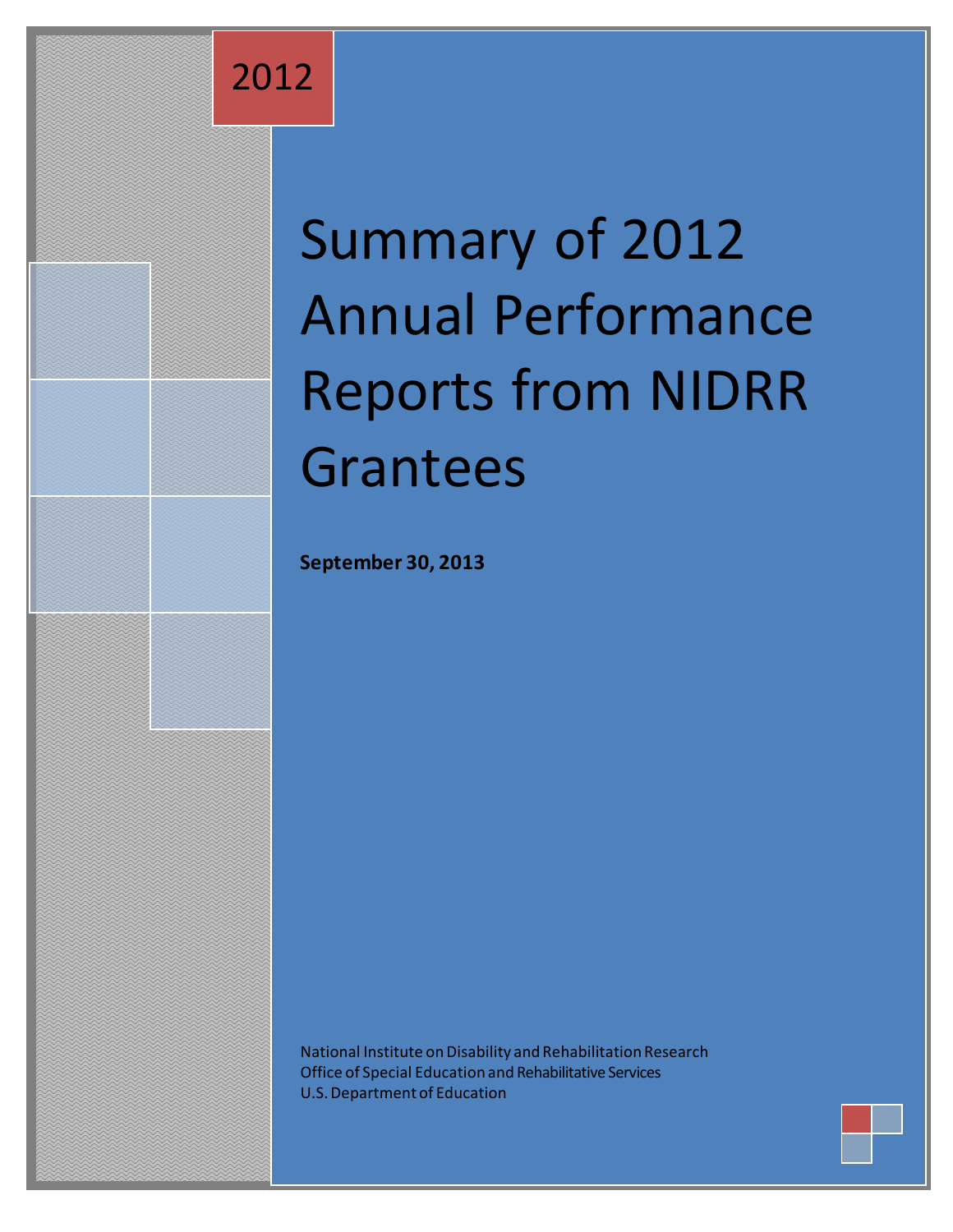This report was produced under U.S. Department of Education Contract No. ED-OSE-10-O-0072 with New Editions Consulting, Inc. Maggie Hatton served as the contracting officer's technical representative. The views expressed herein do not necessarily represent the positions or policies of the Department of Education. No official endorsement by the U.S. Department of Education of any product, commodity, service or enterprise mentioned in this publication is intended or should be inferred.

## **U.S. Department of Education**

Arne Duncan *Secretary*

**Office of Special Education and Rehabilitative Services (OSERS)** Michael Yudin *Acting Assistant Secretary*

**National Institute on Disability and Rehabilitation Research** Charlie Lakin

*Director*

September 2013

This report is in the public domain. Authorization to reproduce it in whole or in part is granted. While permission to reprint this publication is not necessary, the citation should be: U.S. Department of Education, Office of Special Education and Rehabilitative Services,National Institute on Disability and Rehabilitation Research, *Summary of 2012 Annual Performance Reports from NIDRR Grantees*, Washington, D.C. 2013.

This report is available on the Department's website at: [http://www2.ed.gov/programs/](http://www2.ed.gov/programs/nidrr/2012aprreportsummaries.pdf) [nidrr/2012aprreportsummaries.pdf](http://www2.ed.gov/programs/nidrr/2012aprreportsummaries.pdf)

#### **Availability of Alternate Formats**

Request for alternate format documents such as Braille or large print should be submitted to the Alternate Format Center by calling 202-260-0852 or by contacting the 504 coordinator via email at om\_eeos@ed.gov.

#### **Notice to Limited English Proficient Persons**

If you have difficulty understanding English you may request language assistance services for Department information that is available to the public. These language assistance services are available free of charge. If you need more information about interpretation or translation services, please call 1-800-USA-LEARN (1-800-872- 5327) (TTY: 1-800-437-0833), or email us at: [Ed.Language.Assistance@ed.gov.](mailto:Ed.Language.Assistance@ed.gov) Or write to: U.S. Department of Education, Information Resource Center, LBJ Education Building,400 Maryland Ave., SW, Washington, DC 20202.

#### **Content contact:**

Timothy Muzzio Phone: 202-245-7458; Email: Timothy.Muzzio@ed.gov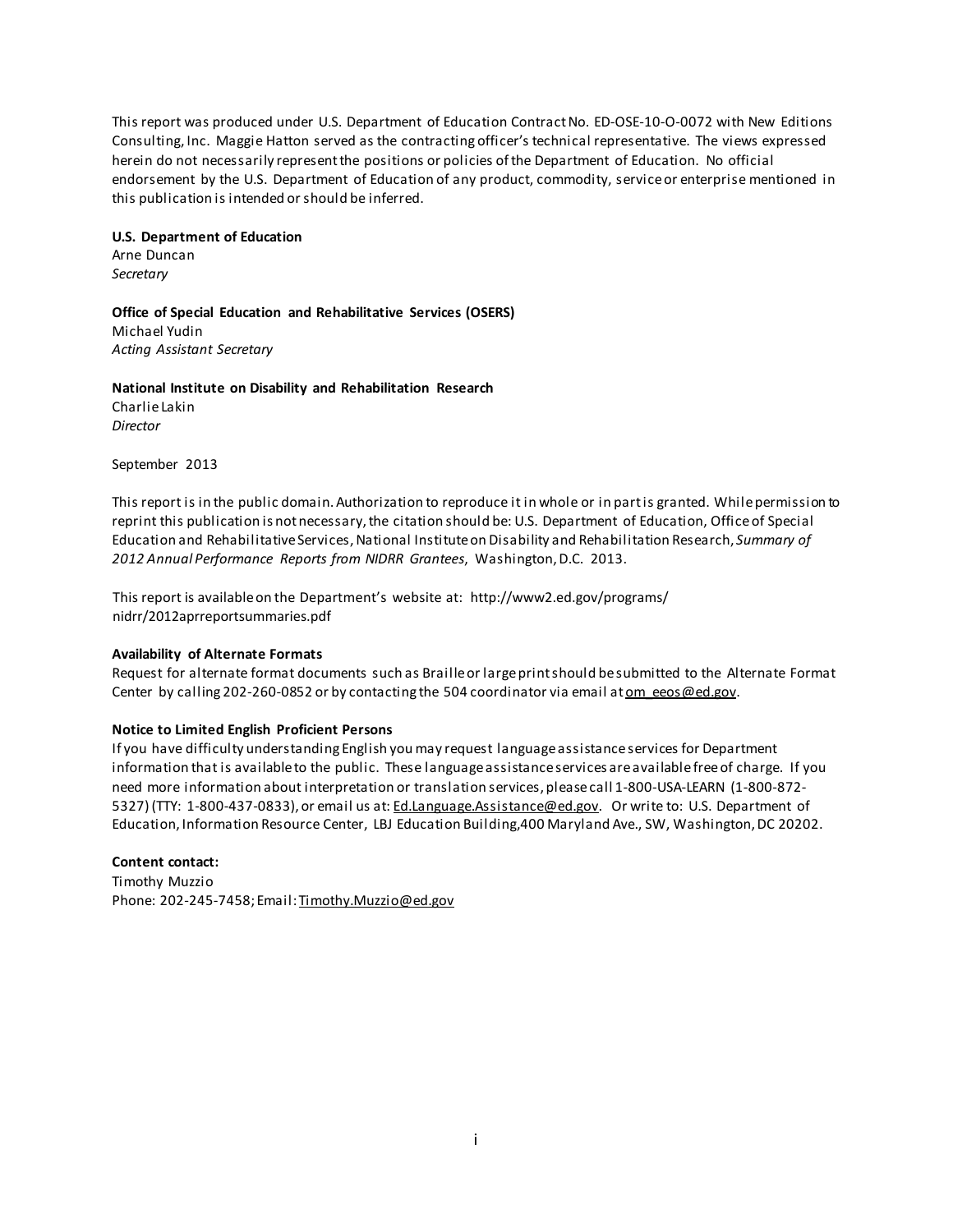# **Contents**

| Exhibit 1.<br>2012 | Percentage of total NIDRR funding received by grantees, by program mechanism:              |
|--------------------|--------------------------------------------------------------------------------------------|
| Exhibit 2.         | Number of grants, projects and funding, by program mechanism: 2012 4                       |
| Exhibit 3.         |                                                                                            |
| Exhibit 4.         |                                                                                            |
| Exhibit 5.         | Average funding received per grant (in thousands of dollars), by program                   |
| Exhibit 6.         | Percentage of grants expected to produce select types of changes: 2008-20128               |
|                    |                                                                                            |
|                    | Exhibit 7. Number of projects, by program mechanism and type of project: 20129             |
|                    |                                                                                            |
| Exhibit 8.         | Number of research projects, by program mechanism and domain: 2012 11                      |
| Exhibit 9.         |                                                                                            |
| 2008-2012          | Exhibit 10. Number of research projects with Cross-cutting focus, by specified domains:    |
|                    | Exhibit 11. Number of research projects, by program mechanism and time dimension: 2012 14  |
|                    | Exhibit 12. Number of research projects using particular research methods: 2012  15        |
|                    | Exhibit 13. Number of research projects using particular research methods: 2008-2012  16   |
|                    |                                                                                            |
|                    | Exhibit 14. Number of development projects, by program mechanism and domain: 2012 17       |
|                    |                                                                                            |
|                    | Exhibit 16. Number of development projects with cross-cutting focus, by specified domains: |
|                    |                                                                                            |
|                    | Exhibit 18. Number of development projects, by development stage: 2008-2012  21            |
|                    |                                                                                            |
|                    | Exhibit 19. Number of training projects conducted, by type of activity: 201222             |
|                    |                                                                                            |
|                    | Exhibit 21. Percentage of training projects, by top four audiences and year: 2008-2012 24  |
|                    |                                                                                            |
|                    | Exhibit 22. Number of model systems patients enrolled or provided follow-up: 2008-2012 25  |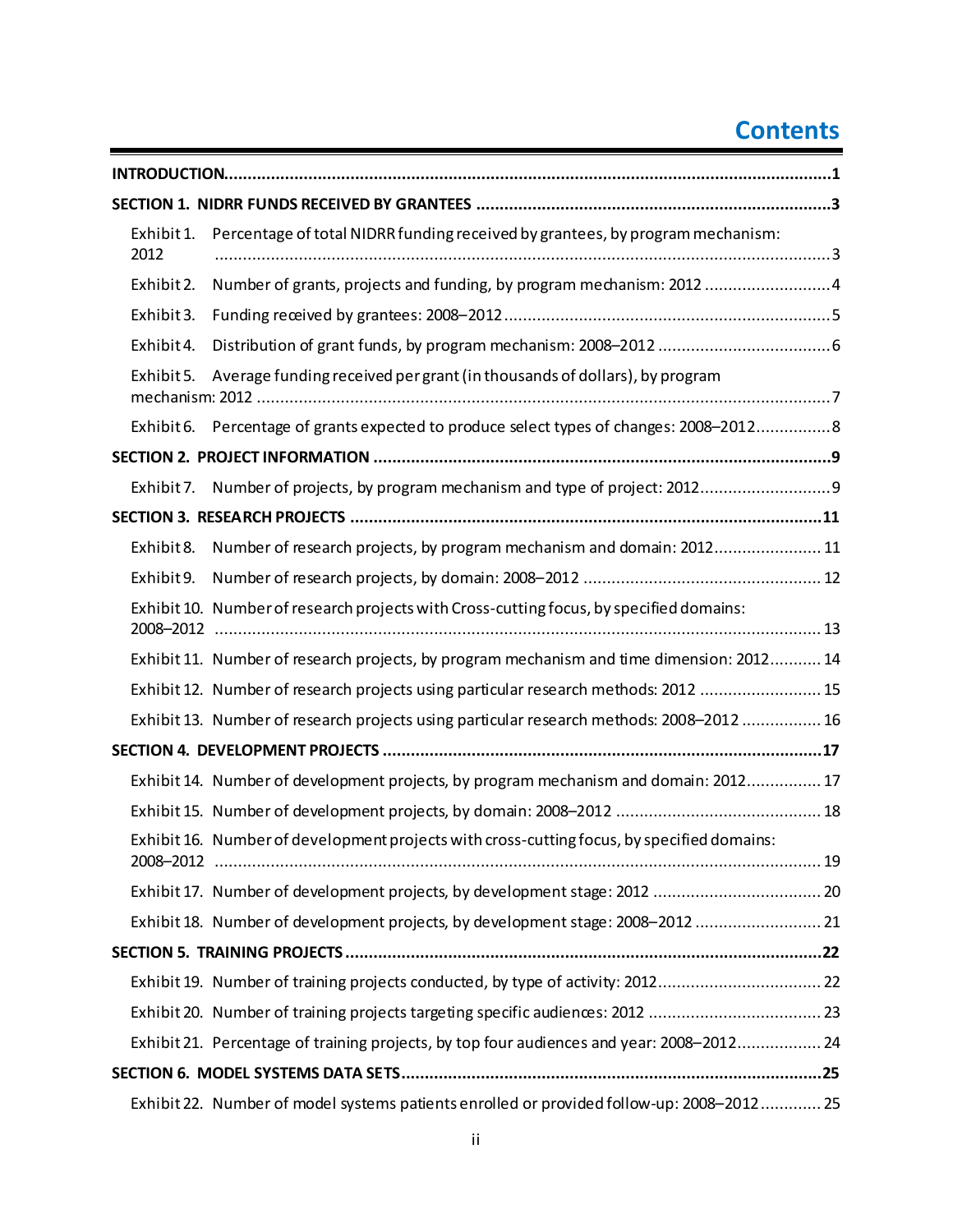| Exhibit 23. Number of peer-reviewed publications, by program mechanism and year: 2008-<br>2012 |  |
|------------------------------------------------------------------------------------------------|--|
| Exhibit 24. Number of non-peer-reviewed publications, by program mechanism and year:           |  |
| Exhibit 25. Number of most important tools, measures, and intervention protocols (Type 2)      |  |
| Exhibit 26. Number of most important technology products and devices (Type 3 outputs), by      |  |
| Exhibit 27. Number of most important informational products (Type 4 outputs), by type of       |  |
|                                                                                                |  |
| Exhibit 28. Number of fellows supported by NIDRR grants, by program mechanism and year:        |  |
| Exhibit 29. Number of graduate students supported by NIDRR grants, by program mechanism        |  |
| Exhibit 30. Number of peer-reviewed publications authored by fellows, by program               |  |
| Exhibit 31. Number of peer-reviewed publications authored by graduate students, by             |  |
|                                                                                                |  |
|                                                                                                |  |
|                                                                                                |  |
| Domains                                                                                        |  |
|                                                                                                |  |
|                                                                                                |  |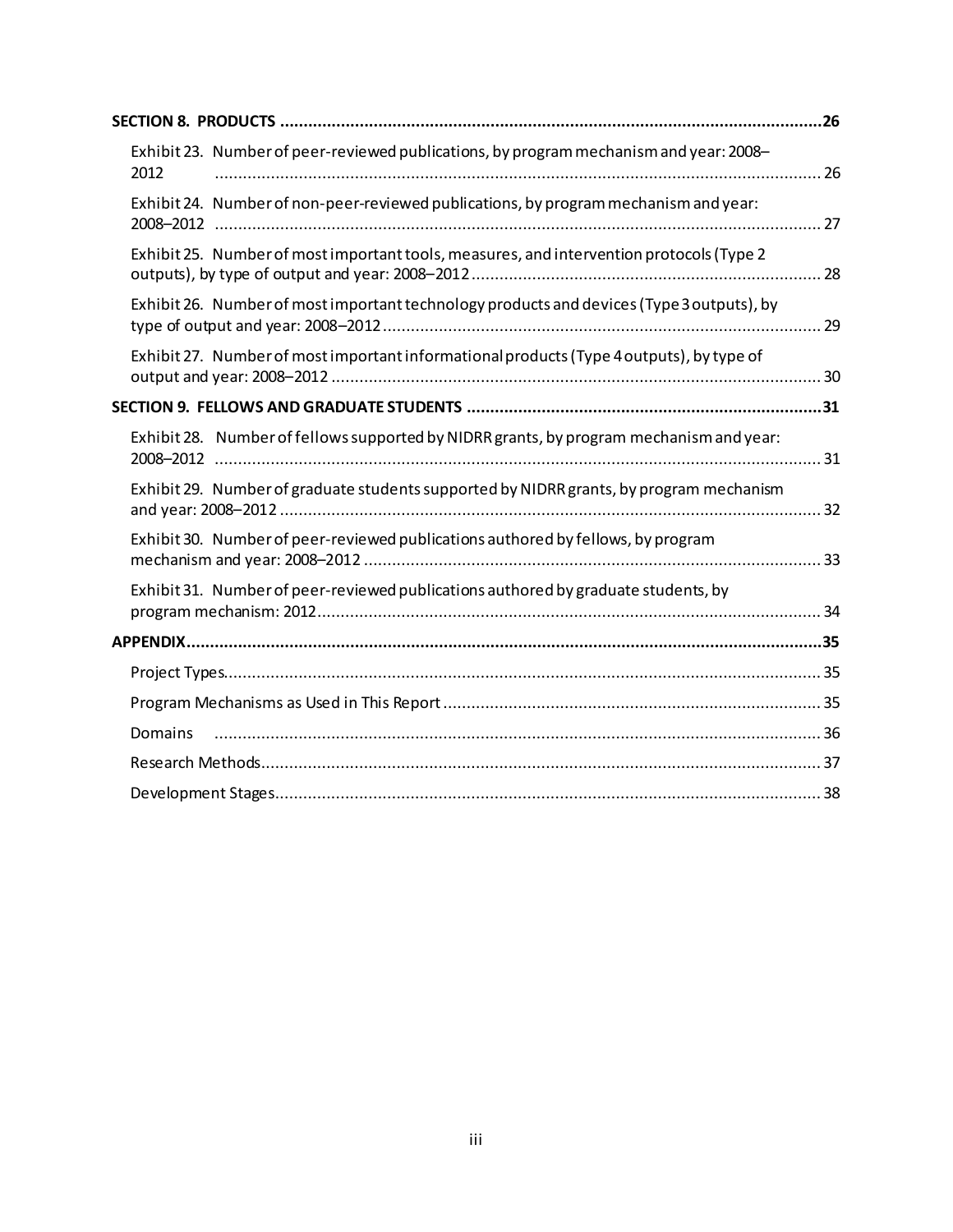<span id="page-4-0"></span>The purpose of this report is to present selected key data from the National Institute on Disability and Rehabilitation Research (NIDRR) 2012 grantee Annual Performance Report (APR). Grant funding presented in this report is for the APR reporting period June 1, 2011 through May 31, 2012. The report also compares data for 2008 through 2012 on some variables.

#### **Mission**

NIDRR's mission is to generate new knowledge and promote its effective use to improve the abilities of people with disabilities to perform activities of their choice in the community, and also to expand society's capacity to provide full opportunities and accommodations for its citizens with disabilities.

#### **Statutory Mandate**

NIDRR was established by the 1978 amendments to the Rehabilitation Act of 1973. NIDRR's purpose is to

… provide for research, demonstration projects, training, and related activitiesto maximize the full inclusion and integration into society, employment, independent living, family support, and economic and social self-sufficiency of individuals with disabilities of all ages …; promote the transfer of rehabilitation technology to individuals with disabilities through research and demonstration projects …; ensure the widespread distribution, in usable formats, of practical scientific and technological information …; identify effective strategies that enhance the opportunities of individuals with disabilities to engage in employment …; and increase opportunities for researchers who are members of traditionally underserved populations, including researchers who are members of minority groups and researchers who are individuals with disabilities (29 USC §760).

#### **Funding Mechanisms**

NIDRR uses eight grant funding mechanisms defined by Catalogof Federal Domestic Assistance (CFDA) numbers:

Advanced Rehabilitation Research Training (ARRT) grants provide funding to institutions of higher education to recruit qualified post-doctoral candidates with clinical, management, basic or engineering research experience and prepare them to conduct independent research on disability and rehabilitation issues[CFDA 84.133P].

Disability and Rehabilitation Research Projects(DRRP) emphasize research and development projects, training, and knowledge translation on rehabilitation topics. DRRP subcategories are: Americans with Disabilities Act National Network (ADA), Traumatic Brain Injury Model Systems Centers, BurnModel Systems Centers, Knowledge Translation (KT) and general DRRPs[CFDA 84.133A].

Field Initiated Projects(FIP) address rehabilitation issues in promising and innovative ways. As the name implies, topics for these projects are chosen by the applicants. Awards are based upon merit and potential impact on the field of rehabilitation [CFDA 84.133G].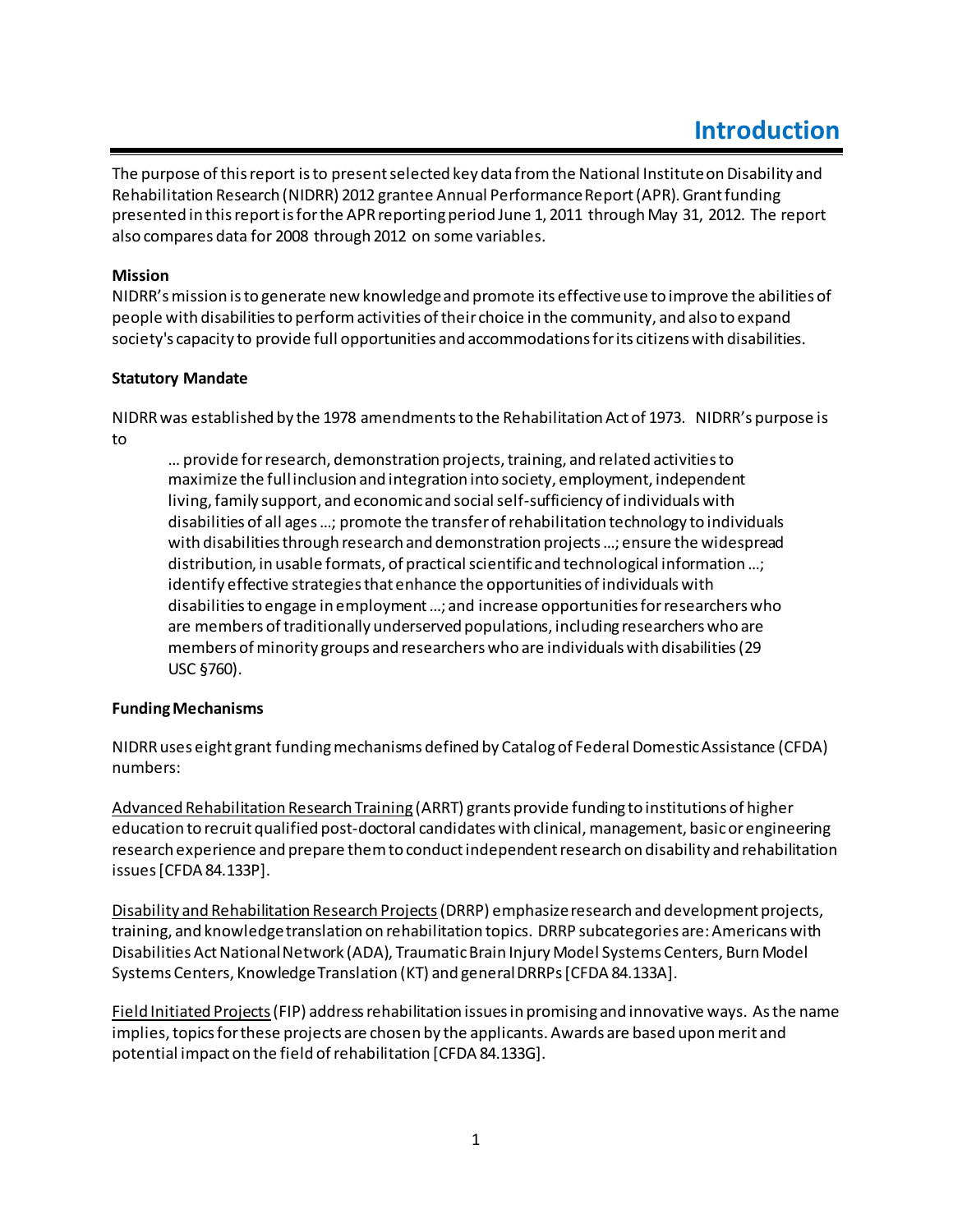Rehabilitation Engineering Research Centers(RERC) conduct programs of advanced engineering and technical research designed to apply technology, scientific achievement, and psychological and social knowledge to solve rehabilitation problems and remove environmental barriers. RERCs are affiliated with institutions of higher education or non-profit organizations [CFDA 84.133E].

Rehabilitation Research and Training Centers(RRTC) conduct coordinated and integrated advanced research to alleviate or stabilize disabling conditions, promote maximum social and economic independence of people with disabilities, or improve rehabilitation methodology or service delivery systems. RRTCs operate in collaboration with institutions of higher education and providers of rehabilitation services and serve as national centers of excellence in rehabilitation research [CFDA 84.133B].

Research Fellowships Program(RFP), also known as the Mary E. Switzer Fellowship, gives individual researchers an opportunity to develop new ideas and gain research experience. Fellows design and work for one year on an independent research project[CFDA 84.133F].

Small Business Innovation Research (SBIR) grants, as administered by NIDRR as a part of the larger mandatory SBIR program, help support the production of new assistive and rehabilitation technology. This two-phase program takes a rehabilitation-related product from development to market readiness [CFDA 84.133S].

Spinal Cord Injury Model Systems Centers(SCIMS) study the course of recovery and outcomes following the delivery of a coordinated system of care for individuals with SCI. Under this program, SCIMS centers provide comprehensive rehabilitation services to individuals with SCI and conduct spinal cord research, including clinical research [CFDA 84.133N].

NIDRR also funds contracts to provide technical support related to NIDRR's internal management and knowledge translation activities.

#### **Annual Performance Reporting System**

In 2000, NIDRR launched its web-based grants performance system called the Annual Performance Reporting system. Grantees use this system to provide data about goals and objectives; staffing; budget; research issues such as sample size and method; progress; outputs; and accomplishments. For a new grantee, the first reporting period begins on the start date of the award and extends until May 31 of the following year. Subsequent reporting periods begin June 1 and end May 31. Grantees report data annually in the APR on July 1. Because grants and their associated projects are in various stages of completion, these data provide a snapshot look at grant status as of May 31 in a given year.

#### **Data Categories Used in This Report**

In this report, data are reported under program mechanism categories that differ from the CFDA categories. The DRRP subcategories of KT, ADA, TBI model system, and burn model system are excluded from the general DRRP category; KT and ADA are presented as separate categories. TBI and burn model systems are combined with SCI model systems under the category MS. Please see the Appendixfor a full description of program mechanisms used in this report. The Appendix also contains definitions of project type, domain, and research method as used in this report. The source tables cited in the exhibit footnotes refer to the Program Performance Report tables generated from the APR data.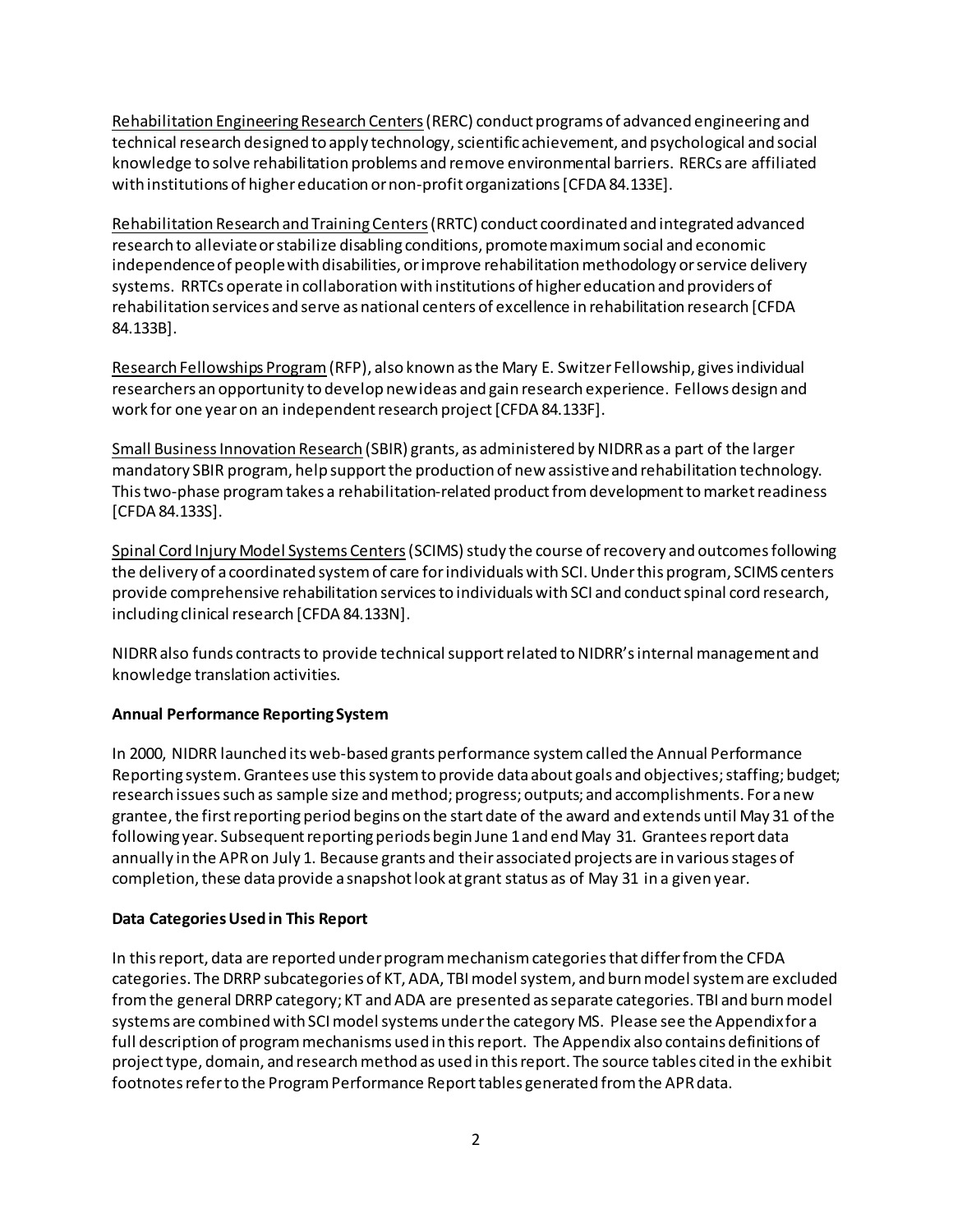# **Section 1. NIDRR Funds Received by Grantees**

<span id="page-6-0"></span>Information on funding comes from the following APR item: *The total amount (exclusive of supplements) of funds that you received from NIDRR for this budget period for this award*. Budget period is not synonymous with reporting period. A budget period is a specific interval of time for which federal funds are being provided from a particular fiscal year to fund approved activities and budget. Budget period is defined as 365 days from the start date of the grant. For multiyear awards, consecutive budget periods proceed immediately from the end of the previous budget period and are 365 days in duration. The amount of funding grantees reported receiving from NIDRR on the 2012 APR refers to the budget year. All other data in this report refer to the 2012 APR reporting period which is from June 1 through May 31.

## *How much NIDRR funding did grantees receive in the budget period covered by the 2012 APR?*



## <span id="page-6-1"></span>**Exhibit 1. Percentage of total NIDRR funding received by grantees, by program mechanism: 2012**

NOTE: SBIR Phase I grants not included. DRRP includes three grants under Section 21. The DRRP subcategories of KT, ADA, TBI model system, and burn model system are excluded from the DRRP category; KT and ADA are presented as separate categories. TBI and burn model systems are combined with SCI model systems underthe category MS. These data are not collected from RFP grantees in the APR.

SOURCE: NIDRR 2012 Annual Performance Reports, Program Performance Report Table 1.

The table below shows the dollar amount and percentage of total NIDRR funding received by grantees by program mechanism in 2012: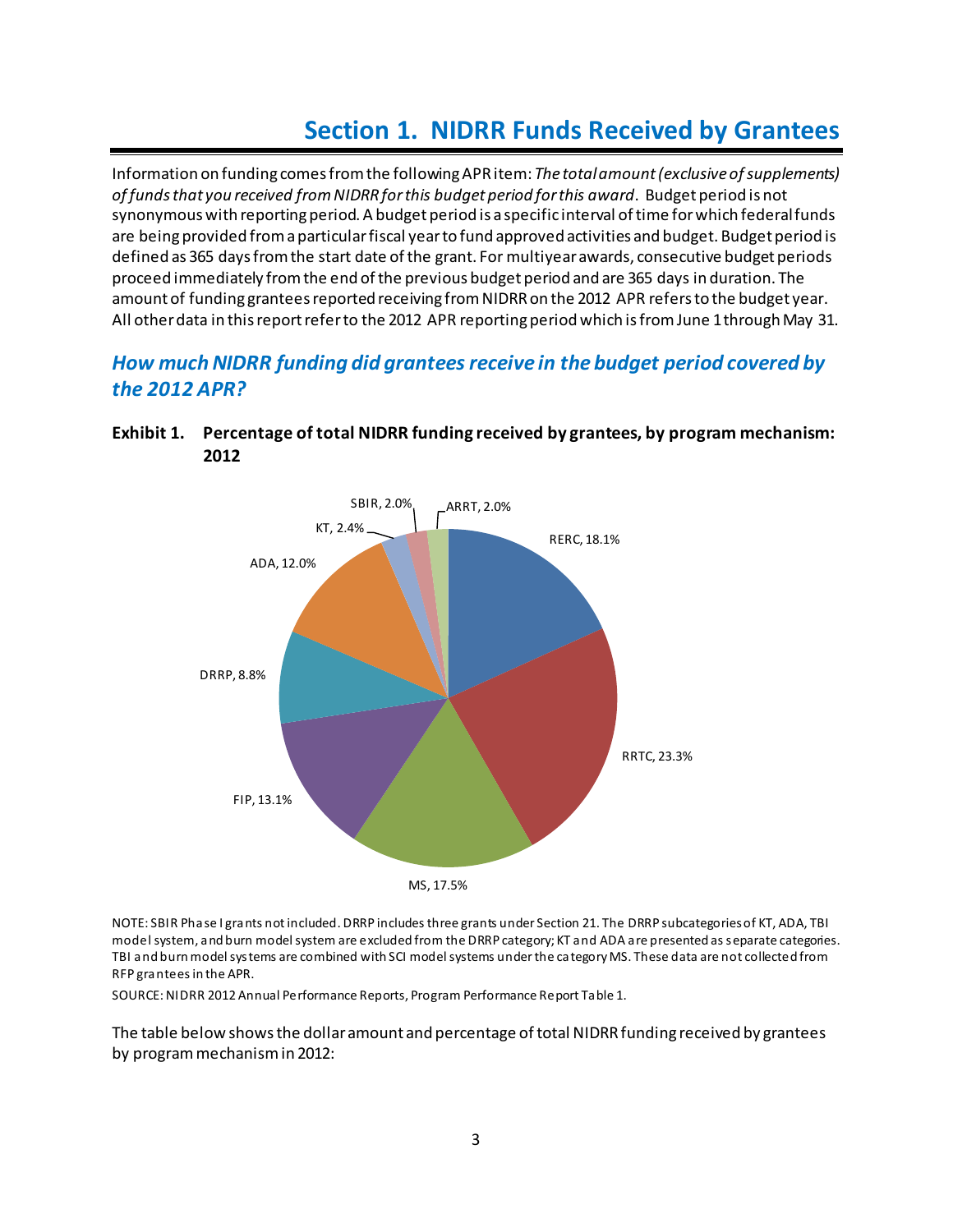| Program     | <b>NIDRR</b> funds | Percent of total |
|-------------|--------------------|------------------|
| mechanism   | received           | funding received |
| <b>RRTC</b> | \$23,187,833       | 23.3             |
| <b>RERC</b> | 18,046,939         | 18.1             |
| <b>MS</b>   | 17,411,389         | 17.5             |
| <b>FIP</b>  | 12,980,919         | 13.1             |
| <b>ADA</b>  | 11,916,771         | 12.0             |
| <b>DRRP</b> | 8,792,229          | 8.8              |
| <b>ARRT</b> | 2,686,317          | 2.7              |
| КT          | 2,424,997          | 2.4              |
| <b>SBIR</b> | 2,006,889          | 2.0              |
| Total       | 99,454,283         | 100.0            |

 Exhibit 1 shows the distribution of \$99.5 million in grant funding among nine program mechanisms based on budget period reporting in the 2012 APR. RRTCs reported receiving 23.3 percent of the \$99.5 million in grant funding, followed by RERCs and MS with about 18 percent each. The smallest programmechanisms were ARRT, KT, and SBIR with about 2 percent of total funding each.

|  | Exhibit 2. Number of grants, projects and funding, by program mechanism: 2012. |  |
|--|--------------------------------------------------------------------------------|--|
|  |                                                                                |  |

<span id="page-7-0"></span>**Exhibit 2. Number of grants, projects and funding, by program mechanism: 2012** 

| Program<br>mechanism | Number of<br>grants | Number of<br>projects | Average number of<br>projects per grant | Number of grants<br>receiving funding<br>this budget period <sup>1</sup> | NIDRR funds received |
|----------------------|---------------------|-----------------------|-----------------------------------------|--------------------------------------------------------------------------|----------------------|
| <b>RRTC</b>          | 30                  | 408                   | 14                                      | 28                                                                       | \$23,187,833         |
| <b>RERC</b>          | 20                  | 246                   | 12                                      | 19                                                                       | 18,046,939           |
| <b>MS</b>            | 45                  | 237                   | 5                                       | 40                                                                       | 17,411,389           |
| <b>FIP</b>           | 88                  | 142                   | 2                                       | 72                                                                       | 12,980,919           |
| <b>ADA</b>           | 14                  | 232                   | 17                                      | 11                                                                       | 11,916,771           |
| <b>DRRP</b>          | 24                  | 233                   | 10                                      | 18                                                                       | 8,792,229            |
| <b>ARRT</b>          | 20                  | 69                    | 3                                       | 18                                                                       | 2,686,317            |
| КT                   | 4                   | 19                    | 5                                       | 3                                                                        | 2,424,997            |
| <b>SBIR</b>          | 12                  | 21                    | 2                                       | 10                                                                       | 2,006,889            |
| Total                | 257                 | 1,607                 | 6                                       | 219                                                                      | 99,454,283           |

 $^1$ Excludes grants with no-cost extensions.

NOTE: SBIR Phase I grants not included. DRRP includes three grants under Section 21. The DRRP subcategories of KT, ADA, TBI model system, and burn model system are excluded from the DRRP category; KT and ADA are presented as separate categories. TBI and burn model systems are combined with SCI model systems under the category MS. These data are not collected from RFP grantees in the APR.

SOURCE: NIDRR 2012 Annual Performance Reports, Program Performance Report Table 1.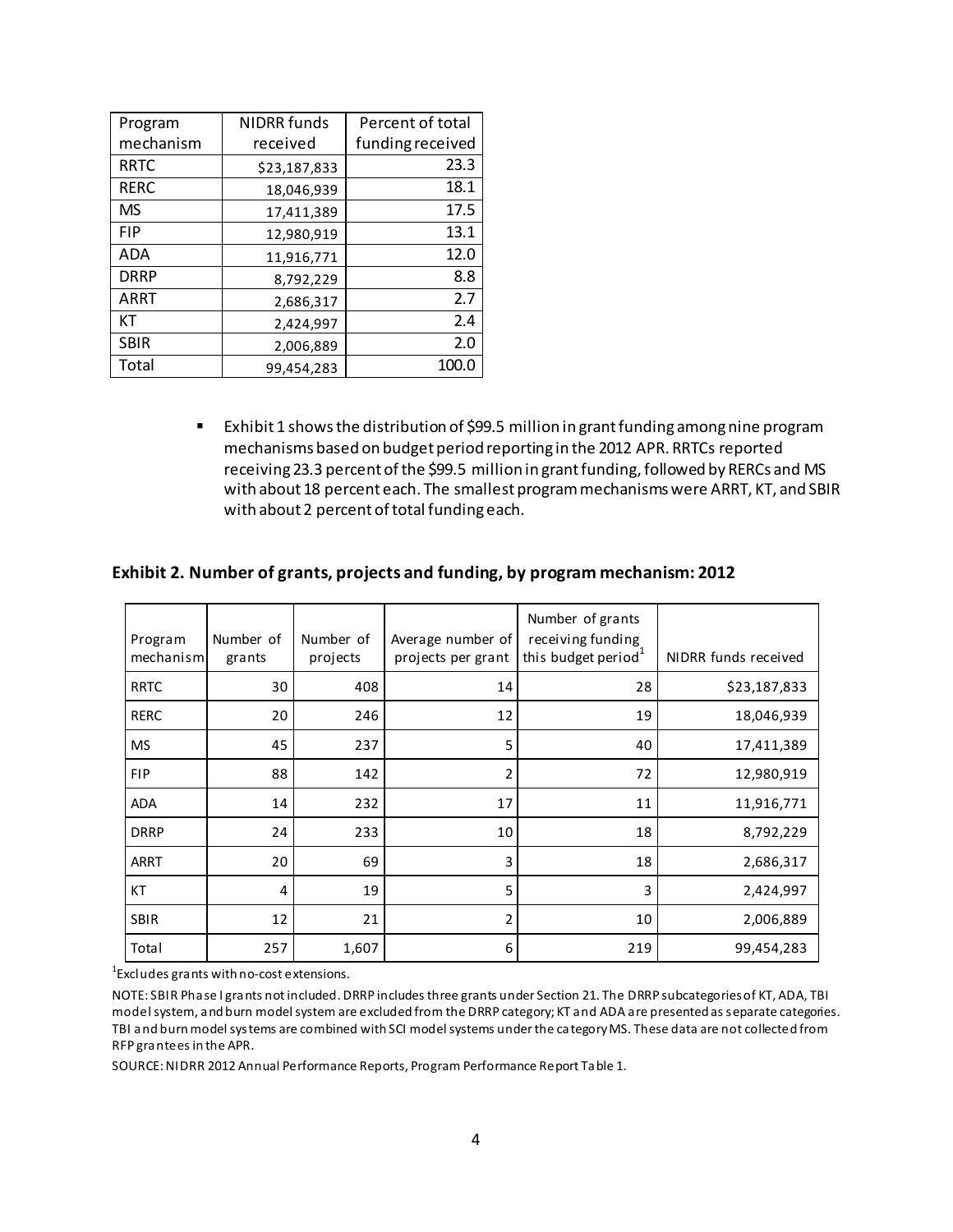- Exhibit 2 shows the dollar amount reported by grantees in each program mechanismand the number of grants and associated projects. In 2012, there were 257 active grants: 219 which received funds during the associated budget period and 38 with no-cost extensions.
- **There were 1,607 projects associated with the active grants. Across all program** mechanisms, the average number of projects per grant was six. The ADA and RRTC mechanisms had the largest number of average projects per grant with 17 and 14, respectively.

## *How did the amount of NIDRR grant funding received by grantees change from 2008 through 2012?*



#### <span id="page-8-0"></span>**Exhibit 3. Funding received by grantees: 2008–2012**

SOURCE: NIDRR 2008–2012 Annual Performance Reports, Program Performance Report Table 1.

 As reported by grantees in the 2012 APR, overall funding received from NIDRR rose by \$8,829,212 from 2008 through 2012, an increase of 9.7 percent.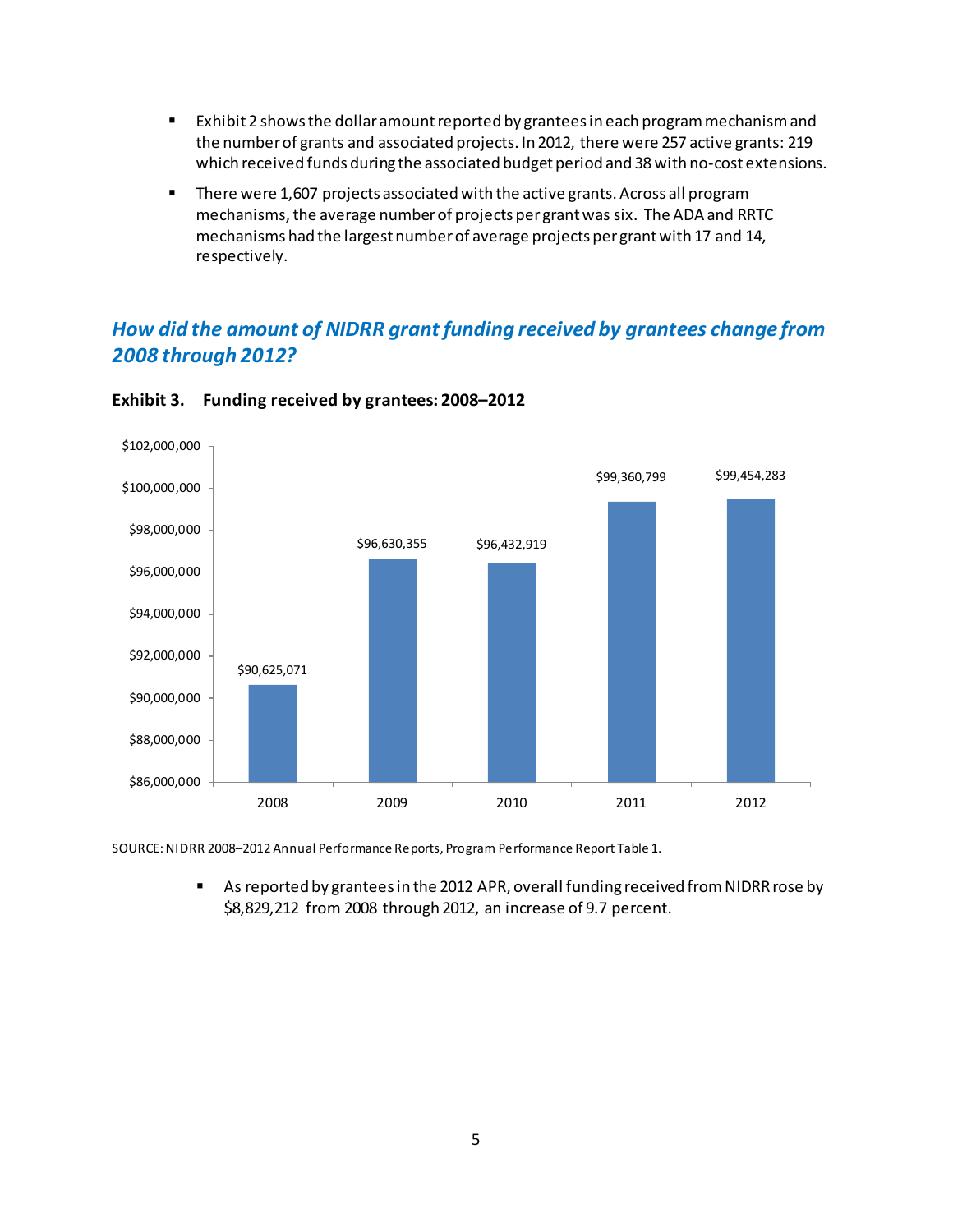## *How did the amount of NIDRR grant funding received by program mechanisms change from 2008 through 2012?*



#### <span id="page-9-0"></span>**Exhibit 4. Distribution of grant funds, by program mechanism: 2008–2012**

NOTE: SBIR Phase I grants not included. DRRP includes three grants under Section 21. The DRRP subcategories of KT, ADA, TBI model system, and burn model system are excluded from the DRRP category; KT and ADA are presented as separate categories. TBI and burn model systems are combined with SCI model systems under the category MS. These data are not collected from RFP grantees in the APR.

SOURCE: NIDRR 2008–2012 Annual Performance Reports, Program Performance Report Table 1.

**The RRTC, MS, FIP, ADA and ARRT program mechanisms reported increased funding** between 2008 and 2012. The RERC, DRRP, KT and SBIR program mechanisms had reduced funding when comparing 2008 and 2012. In addition, RRTC and ADA were the only mechanisms that exhibited a constant upward trend throughout the five years.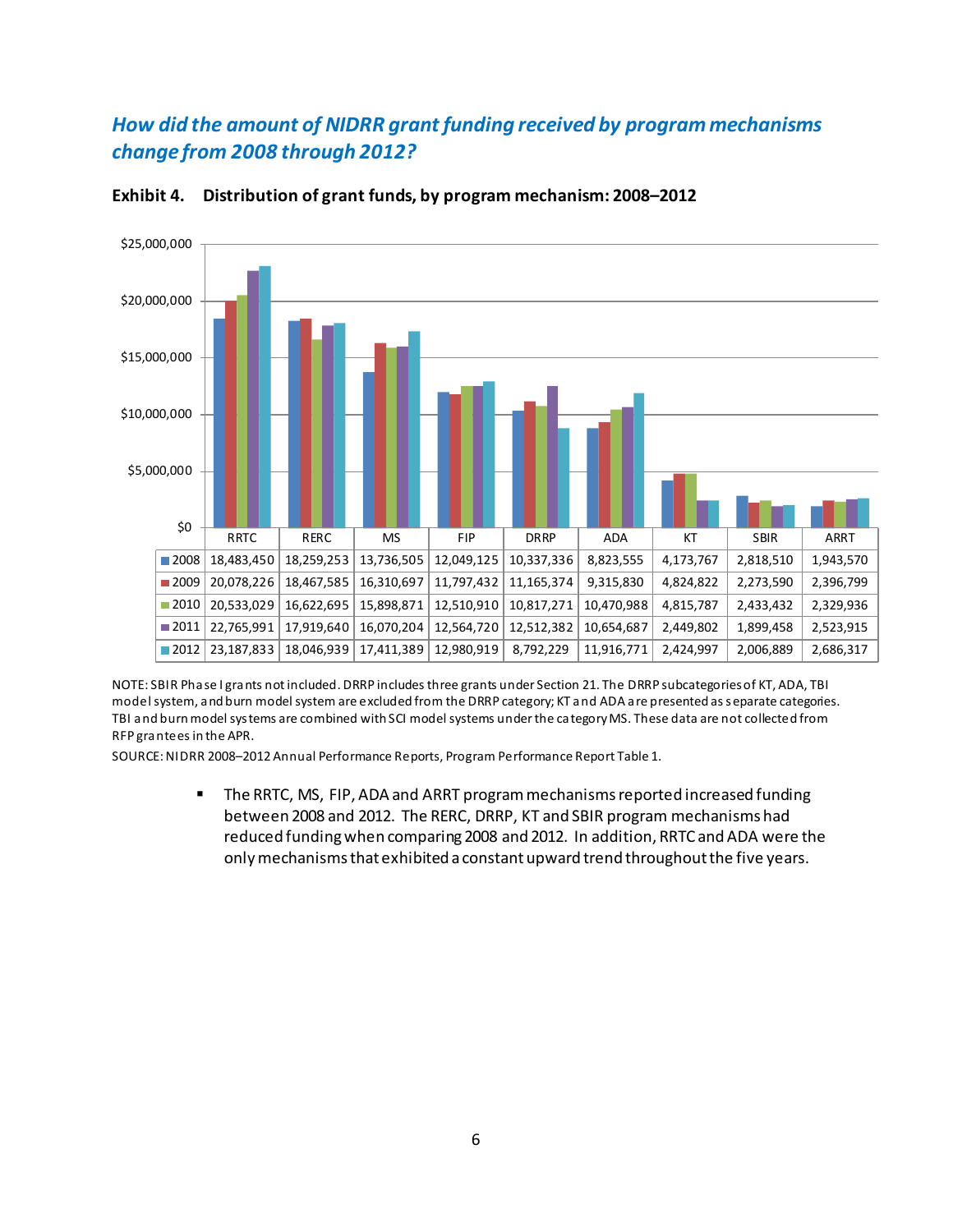## *What was the average funding received per grant for each program mechanism?*



#### <span id="page-10-0"></span>**Exhibit 5. Average funding received per grant(in thousands of dollars), by program mechanism: 2012**

NOTE: SBIR Phase I grants not included. DRRP includes three grants under Section 21. The DRRP subcategories of KT, ADA, TBI model system, and burn model system are excluded from the DRRP category; KT and ADA are presented as separate categories. TBI and burn model systems are combined with SCI model systems under the category MS. These data are not collected from RFP grantees in the APR.

SOURCE: NIDRR 2012 Annual Performance Reports, Program Performance Report Table 1.

- In 2012, the average NIDRR grant received \$454,000.
- ADA and RERC grants had the highest average funding per grant, at \$1 million and \$950,000 respectively. In addition, the average RRTC, DRRP, and KT grants were higher than the overall average, while the MS, FIP, SBIR, and ARRT grants were below the overall average.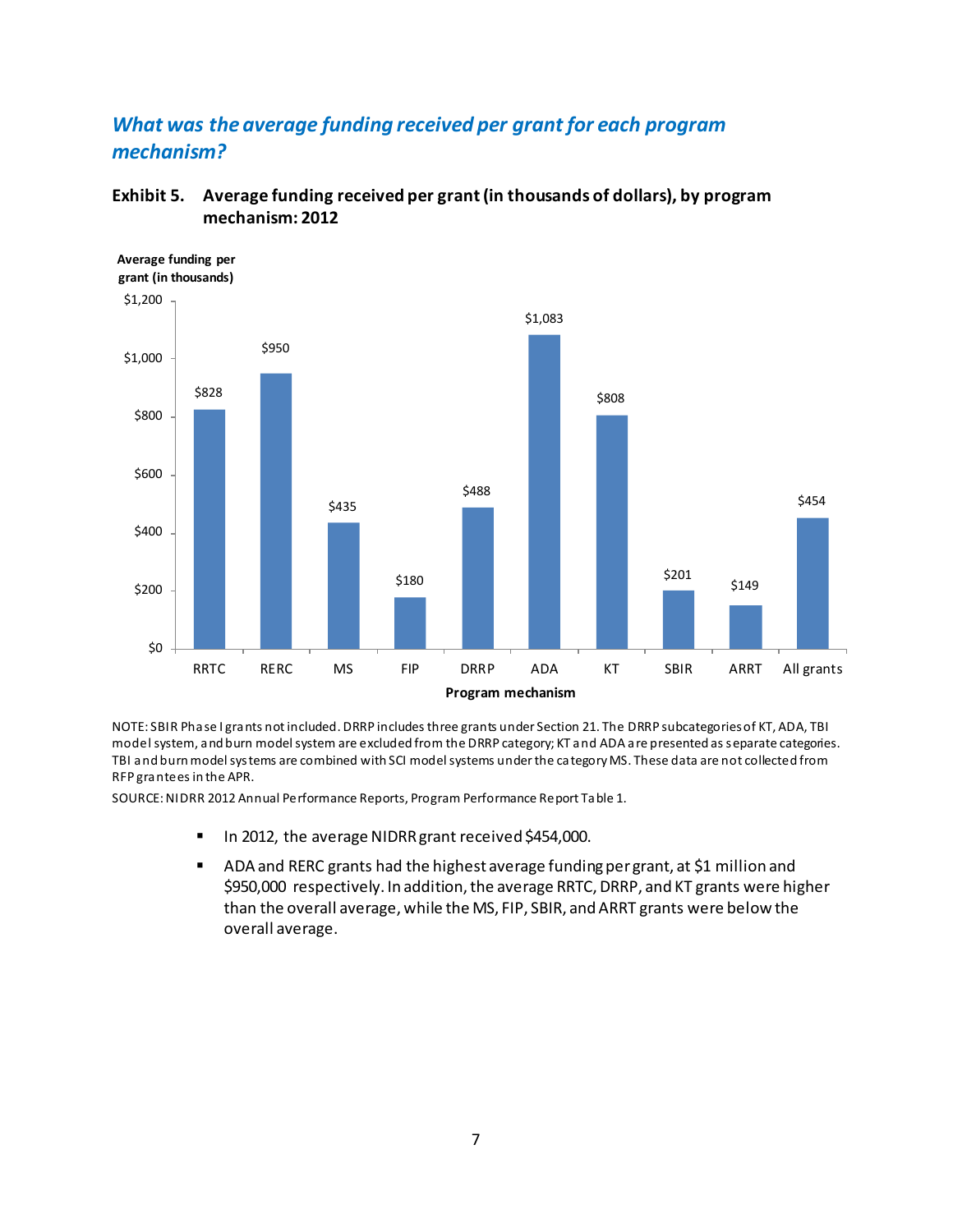## *What types of changes did grantees expect to produce?*



#### <span id="page-11-0"></span>**Exhibit 6. Percentage of grants expected to produce select types of changes: 2008–2012**

SOURCE: NIDRR 2008–2012 Annual Performance Reports database, July 23, 2012.

- Grants funded by NIDRR are expected to produce contributions to the field of disability and rehabilitation. In the APR, grantees were asked to select the type of change or improvement that will occur as a result of the grant. Exhibit 6 compares the three types of change over five years.
- **IFM** In all years, most grants expected to achieve *Advances in knowledge*. This pattern has remained fairly constant from year to yearwith a slight shift toward changes that produce *Increased capacity to conduct or use research*. In 2008, 17 percent of those responding expected to contribute to increased capacity compared with 21 percent in 2012.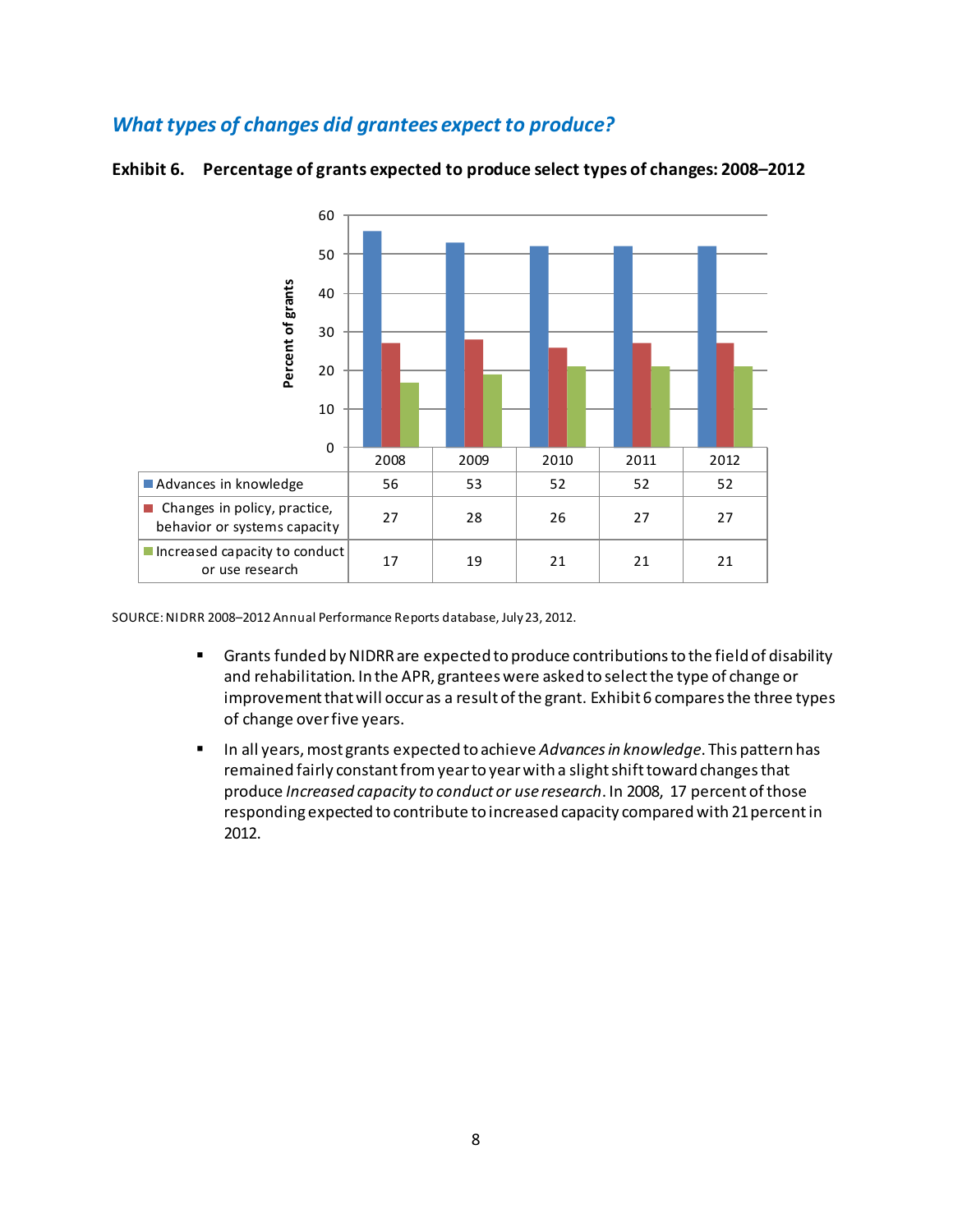<span id="page-12-0"></span>*What types of projects were conducted in the various program mechanisms in 2012?* 



#### <span id="page-12-1"></span>**Exhibit 7. Number of projects, by program mechanism and type of project: 2012**

NOTE: SBIR Phase I grants not included. DRRP includes three grants under Section 21. The DRRP subcategories of KT, ADA, TBI model system, and burn model system are excluded from the DRRP category; KT and ADA are presented as separate categories. TBI and burn model systems are combined with SCI model systems under the category MS. RFP grantees are asked to characterize the fellowship as a research or development project.

SOURCE: NIDRR 2012 Annual Performance Reports, Program Performance Report Table 2.

- Exhibit 7 shows how many research, development, and training projects were conducted under each program mechanism in 2012. Grantees conducted 1,620 projects during 2012. The most common type of project was research (748), followed by training (612), and development (260).
- RRTC and MS mechanisms conducted the most research projects, with 205 and 193 projects respectively. These two program mechanisms accounted for 53 percent of all research projects.
- RERCs conducted the most development projects with 88, followed by FIPs with 58.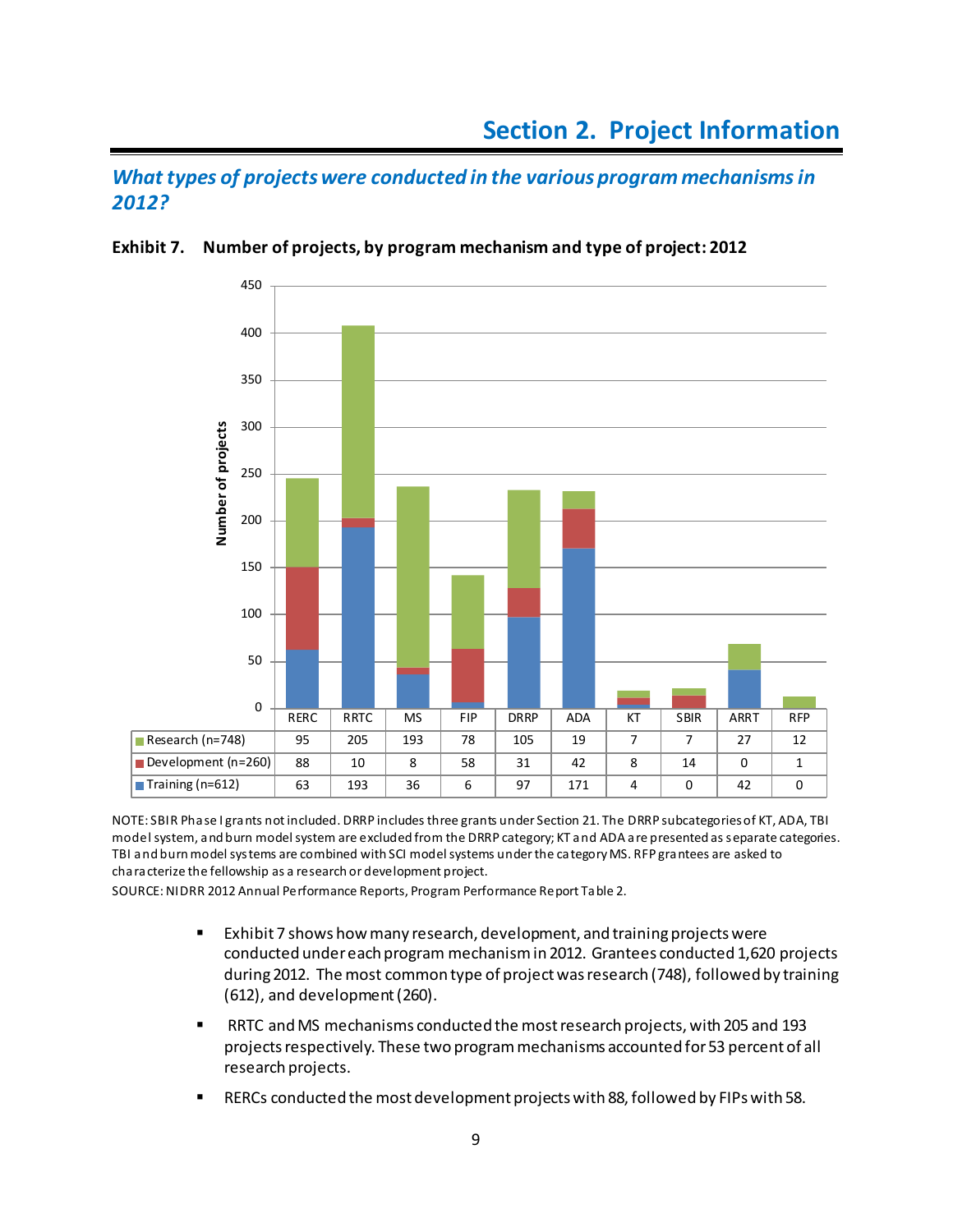- RRTCs and ADAs conducted the most training projects, with 193 and 171 respectively.
- Looking within program mechanisms, RERC projects were almost evenly divided between research and development. RRTC projects were evenly divided between research and training. MS projectsfocused primarily on research (193 projects). DRRPs focused on research and training, while ADA center projects were primarily focused on training.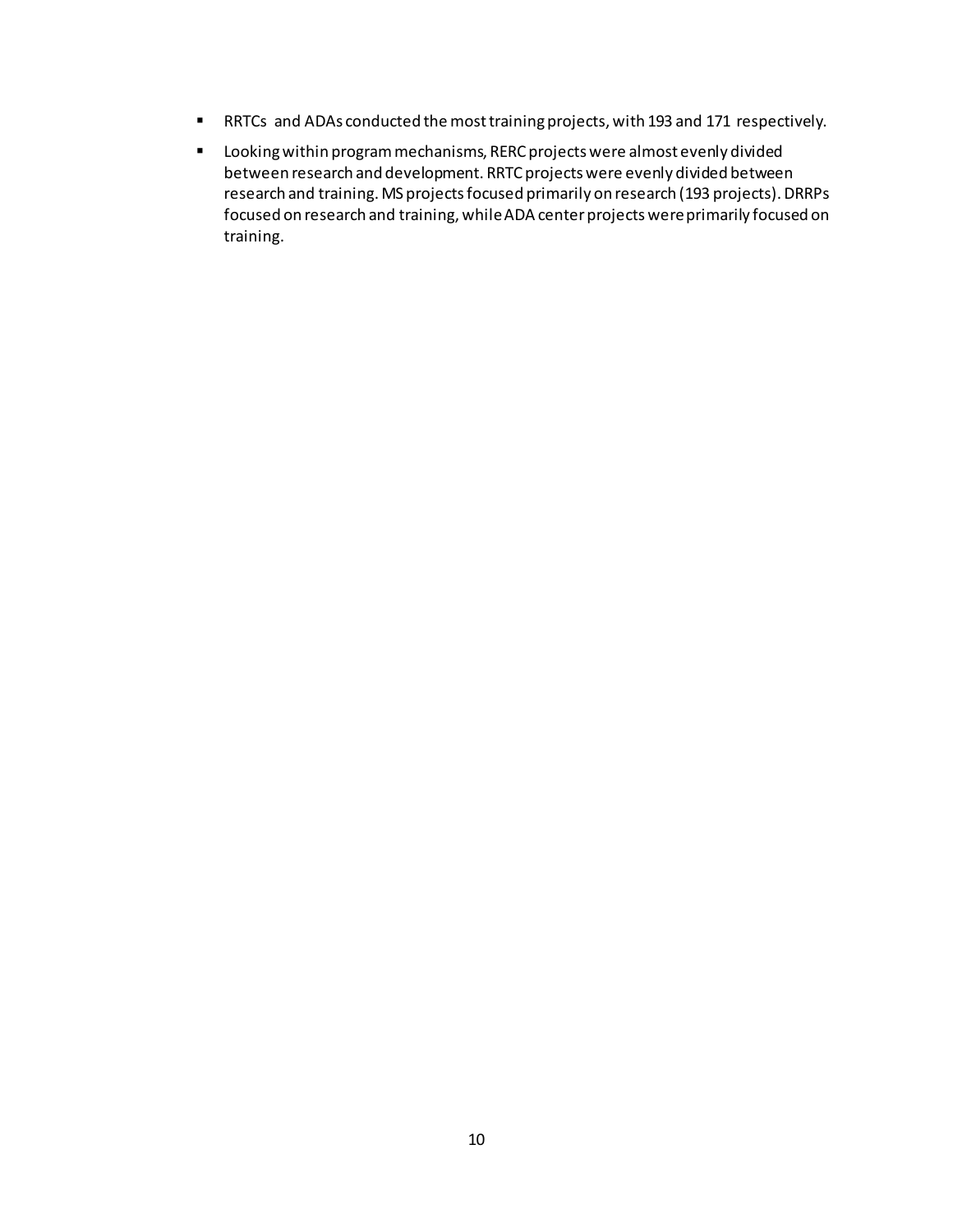## **Section 3. Research Projects**

<span id="page-14-0"></span>A research project is defined as "an intensive systematic study, based on a clear hypothesis or research question that is directed toward producing new scientific knowledge about the subject or problembeing studied." This definition was derived from the regulations governing the DRRP program (34 CFR 350.13).

## *How were research projects distributed among program mechanisms and domains in 2012?*



#### <span id="page-14-1"></span>**Exhibit 8. Number of research projects, by program mechanism and domain: 2012**

NOTE: SBIR Phase I grants not included. DRRP includes three grants under Section 21. The DRRP subcategories of KT, ADA, TBI model system, and burn model system are excluded from the DRRP category; KT and ADA are presented as separate categories. TBI and burn model systems are combined with SCI modelsystems under the category MS. RFP grantees are asked to characterize the fellowship as a research or development project.

SOURCE: NIDRR 2012 Annual Performance Reports, Program Performance Report Table 9.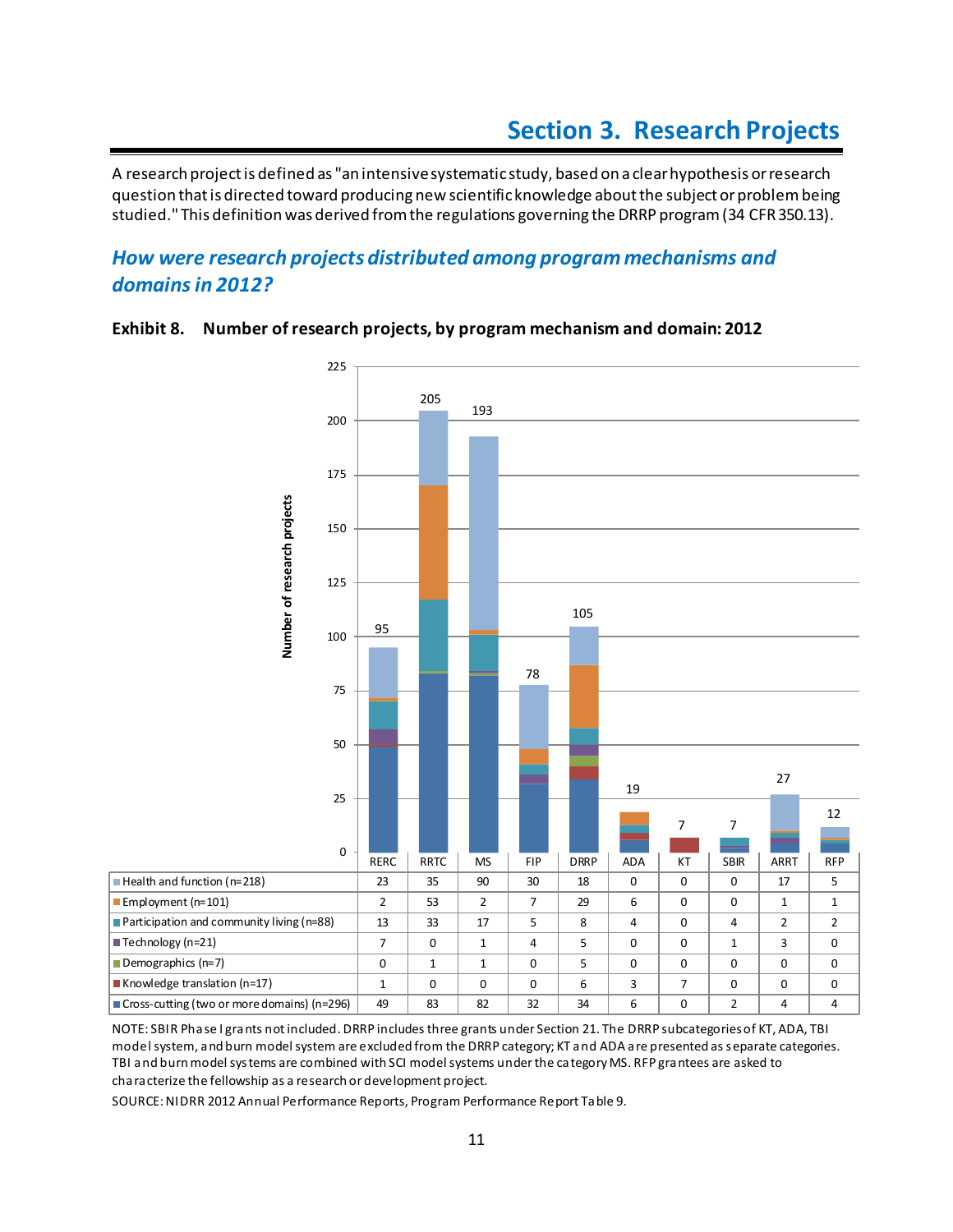- In the APR, grantees were asked: "Based on the objectives listed, what **one** NIDRR Long-Range Plan Domain does this project **best**fit in?" Exhibit 8 shows the numberof research projects in each program mechanism and domain in 2012.
- Overall, *Cross-cutting* (contributing to two or more domains) was the most commonly identified domain, with 296of the 748 research projects. *Health and function* was the next most common domain with 218 projects, followed by *Employment* (101 projects) and *Participation and community living* (88 projects).
- Half of RERC research projects were in the *Cross-cutting* domain, while MS and FIP projects focused on the *Health and function* and *Cross-cutting* domains. ARRT projects focused almost exclusively on *Health and function. Employment* projects were concentrated in the RRTC and DRRP program mechanisms.

## *How did the distribution of research projects among domains change from 2008 through 2012?*



#### <span id="page-15-0"></span>**Exhibit 9. Number of research projects, by domain: 2008–2012**

SOURCE: NIDRR 2008–2012 Annual Performance Reports, Program Performance Report Table 9.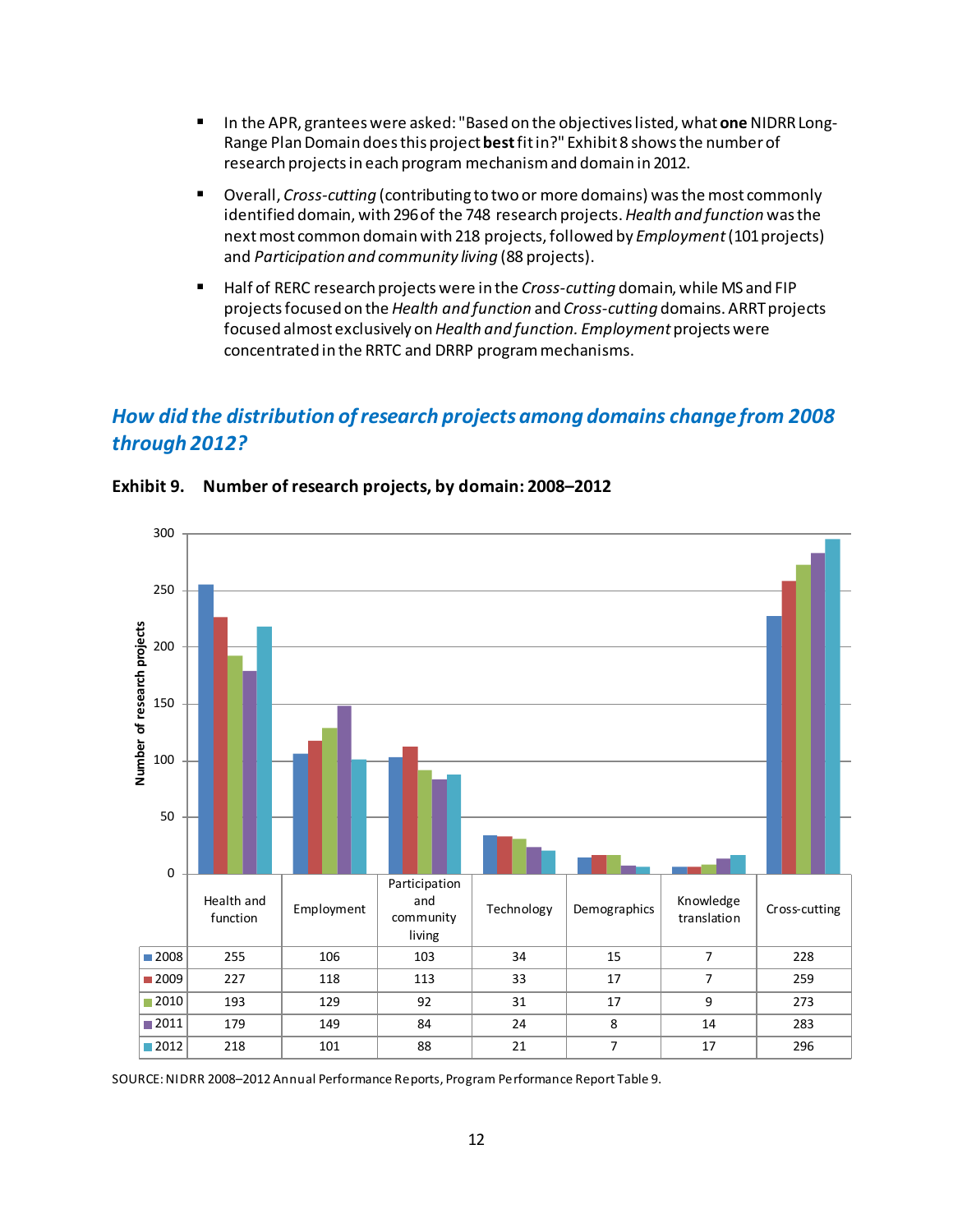- Exhibit 9 displays the distribution of research projects by domain for 2008–2012.
- Across the 5-year period, the number of *Health and function* projects declined. The number of *Employment* projects steadily increased until 2011 and then declined in 2012. The number of research projects in the *Cross-cutting* and *Knowledge translation* domains showed steady increases.

## *How did the specified domains for Cross-cutting research projects change from 2008 through 2012?*

<span id="page-16-0"></span>



SOURCE: NIDRR 2008–2012 Annual Performance Reports database, July 23, 2012.

- Grantees who identified their research projects as *Cross-cutting* were asked to specify which two or more domains applied. Exhibit 10shows the domains associated with research projects identified as *Cross-cutting*for 2008 through 2012.
- *Health and function* and *Participation and community living* were specified as domains for the *Cross-cutting* research projects more often than the other domains in every year from 2008 through 2012.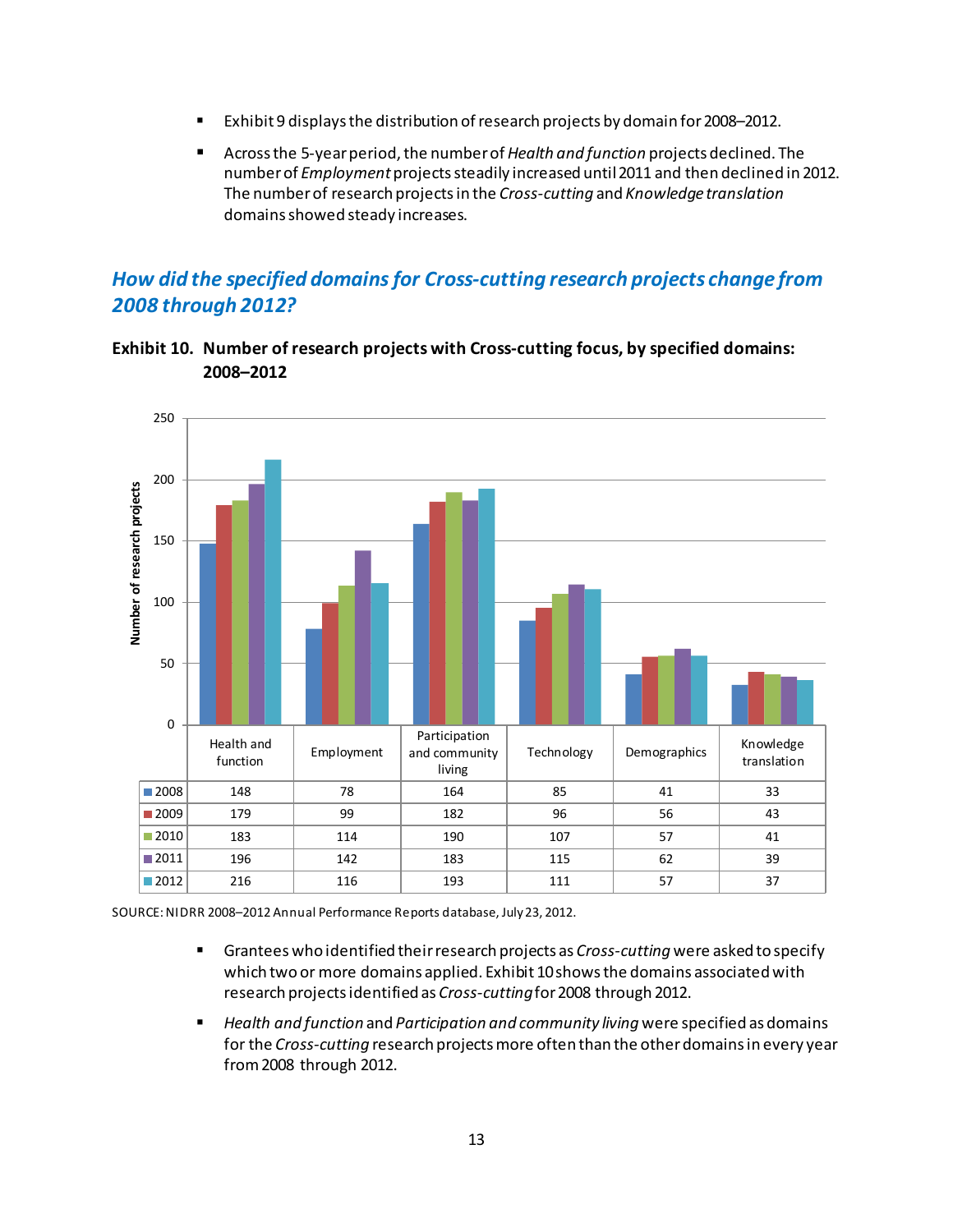## *What was the distribution of research projects by program mechanism and time dimension (cross-sectional and longitudinal) in 2012?*



#### <span id="page-17-0"></span>**Exhibit 11. Number of research projects, by program mechanism and time dimension: 2012**

NOTE: SBIR Phase I grants not included. DRRP includes three grants under Section 21. The DRRP subcategories of KT, ADA, TBI model system, and burn model system are excluded from the DRRP category; KT and ADA are presented as separate categories. TBI and burn model systems are combined with SCI model systems under the category MS. RFP grantees are asked to characterize the fellowship as either a research or a development project.

SOURCE: NIDRR 2012 Annual Performance Reports, Program Performance Report Table 10.

- Grantees were asked to designate the time dimension associated with each research project. *Longitudinal*is defined as repeated measurements taken over many time points. *Cross-sectional*is defined as measurement taken at one point in time. Exhibit 11 shows the time dimension for the 748 research projects in each program mechanism in 2012.
- The 748 research projects conducted 371 *Cross-sectional*studies, 306 *Longitudinal* studies and 71 categorized as *Other*.
- **The MS and RRTC program mechanisms conducted the most research projects using a** longitudinal design and a cross-sectional design.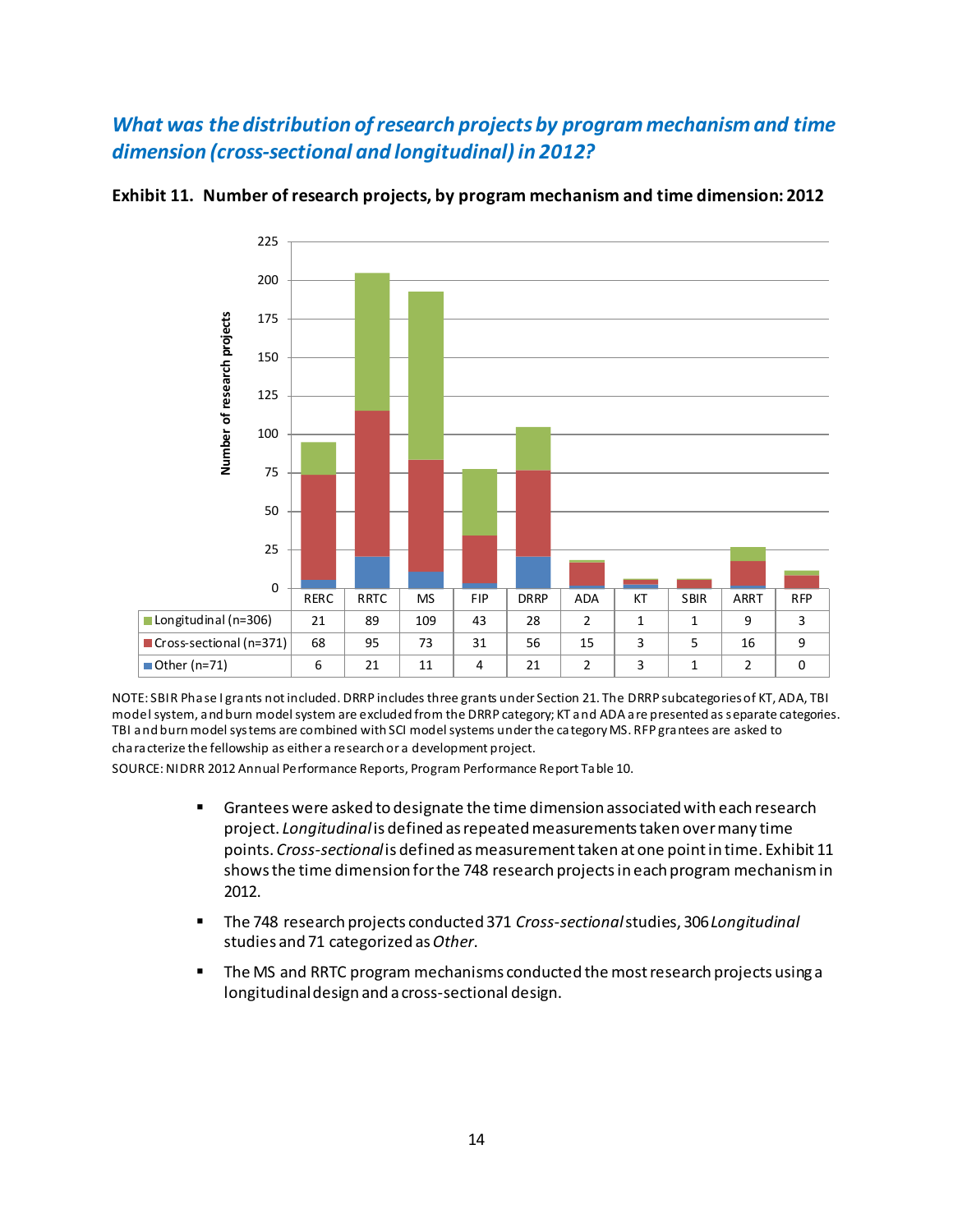## *What methods or designs did research projects use?*

#### <span id="page-18-0"></span>**Exhibit 12. Number of research projects using particular research methods: 2012**



NOTE: Grantees may select more than one research method for each project.

SOURCE: NIDRR 2012 Annual Performance Reports, Program Performance Report Table 10.

- Grantees were asked to specify the method or design associated with each research project. Exhibit 12 displays the various methods used in research projects in 2012. Note that grantees may select more than one research method for each project.
- The most common research method used was a *Survey*, occurring in 329 of the 748 research projects. The next most common methods were *Intervention studies– Experimental or randomized control design* with 174 projects, followed by the category *Other*.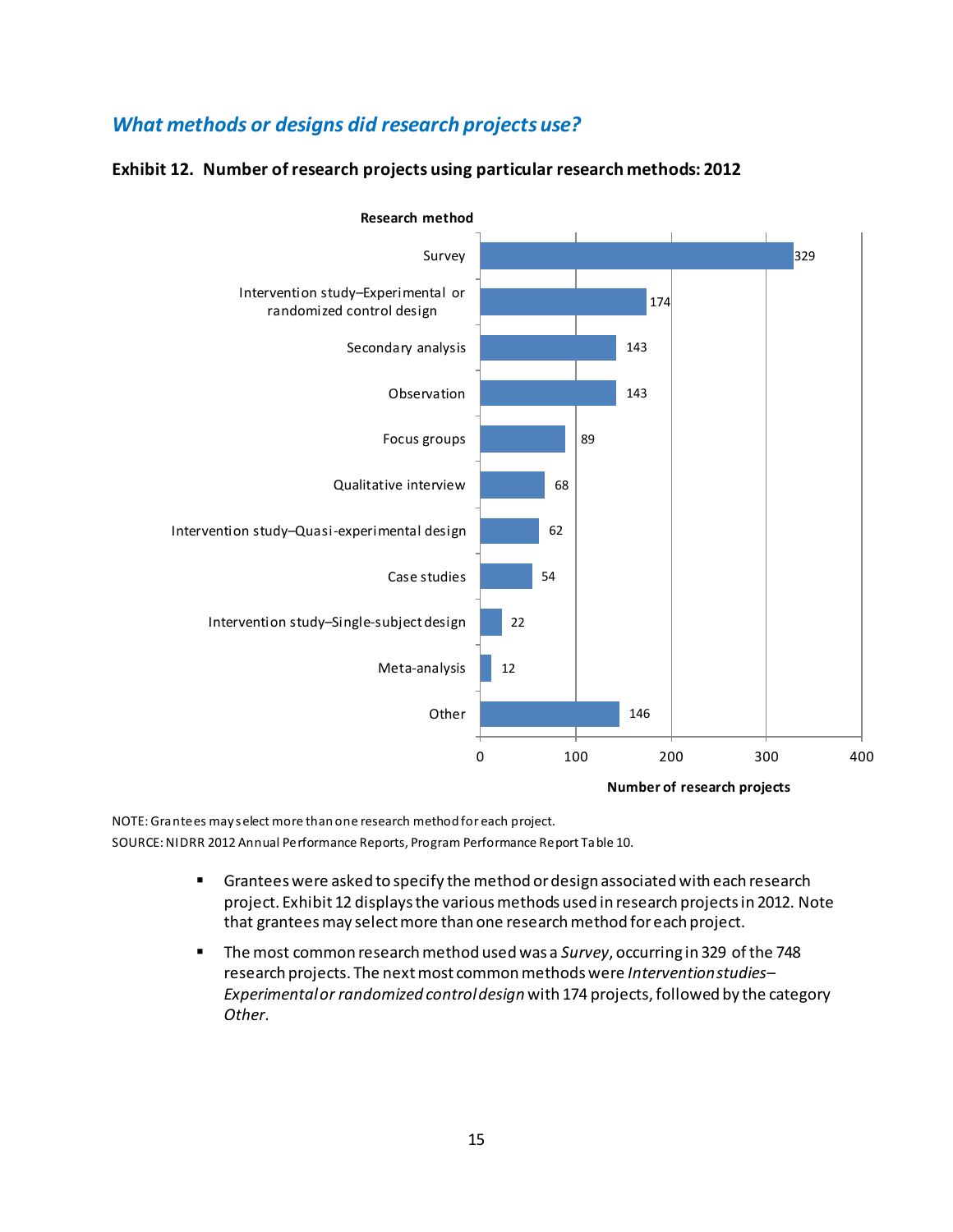## *How did the use of research methods change from 2008 through 2012?*



<span id="page-19-0"></span>**Exhibit 13. Number of research projects using particular research methods: 2008–2012** 

- *Qualitative interview* was collected as a separate category beginning in 2011. In 2008 through 2010, *Other*included methods such as literature reviews and qualitative interviews.

NOTE: Grantees may select more than one research method for each project.

SOURCE: NIDRR 2008–2012 Annual Performance Reports, Program Performance Report Table 10.

- *Survey* was the most frequently used research method in all five years. The number of research projects using this method decreased slightly from 358 projects in 2008 to 329 projects in 2012.
- By 2011, The use of *Observation* decreased notably over this time period. In 2008, *Observation* was the second most prevalent method (198 projects), yet in 2012 it was less common than *Intervention study-Experimental or randomized controlled design* (174 projects).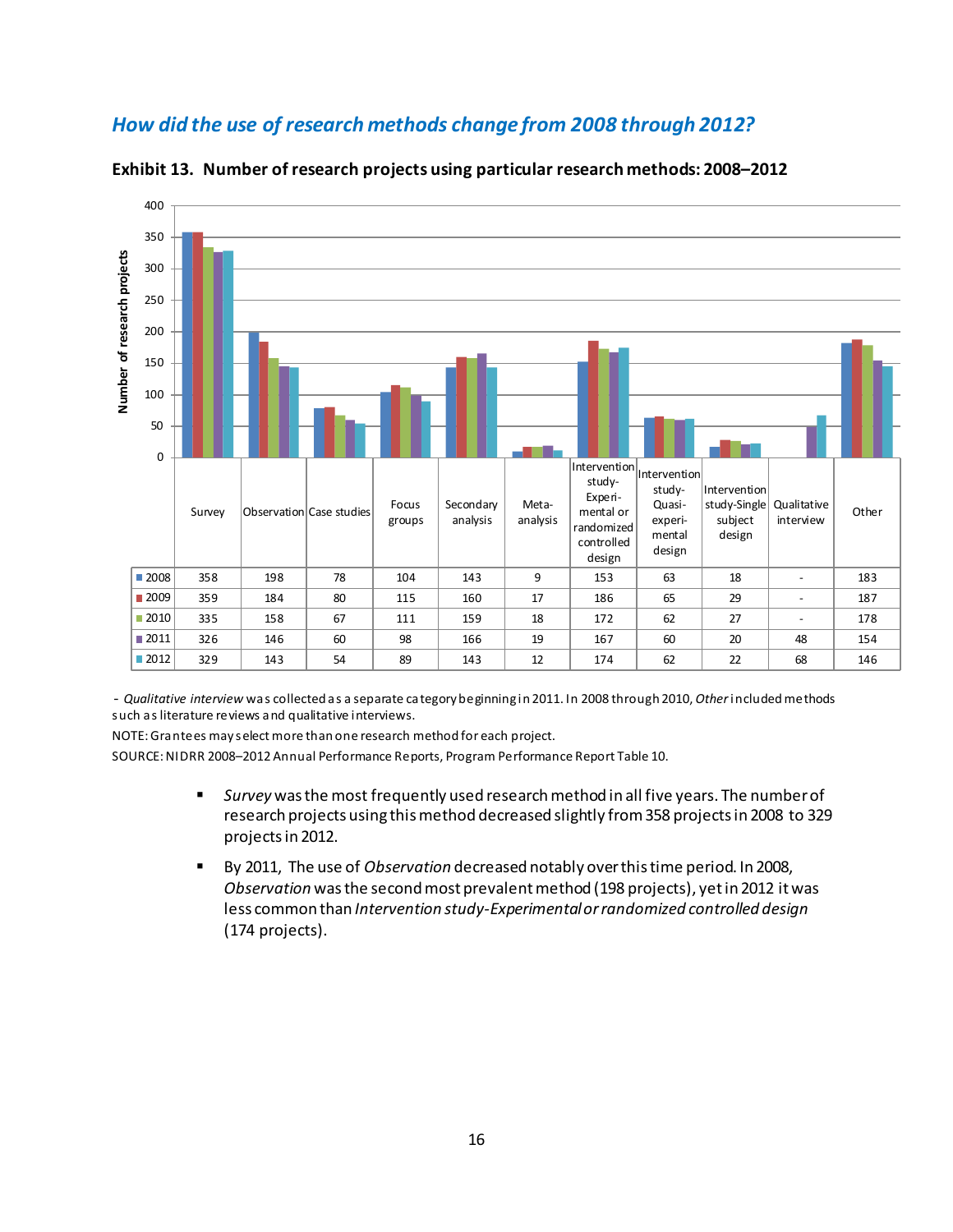<span id="page-20-0"></span>A development project is defined as "use of knowledge and understanding gained from research to create materials, devices, systems, or methods beneficial to the target population, including design and development of prototypes and processes." This definition was derived from the regulations governing the DRRP program (34 CFR 350.16).

## *How were development projects distributed among program mechanisms and domains in 2012?*



#### <span id="page-20-1"></span>**Exhibit 14. Number of development projects, by program mechanism and domain: 2012**

NOTE: SBIR Phase I grants not included. DRRP includes three grants under Section 21. The DRRP subcategories of KT, ADA, TBI model system, and burn model system are excluded from the DRRP category; KT and ADA are presented as separate categories. TBI and burn model systems are combined with SCI model systems under the category MS. RFP grantees are asked to characterize the fellowship as a research or development project.

SOURCE: NIDRR 2012 Annual Performance Reports, Program Performance Report Table 11.

 In the APR, grantees were asked: "Based on the objectives listed, what **one** NIDRR Long-Range Plan Domain does this project **best**fit in?" Exhibit 14 shows the percentage of development projects in each domain in 2012.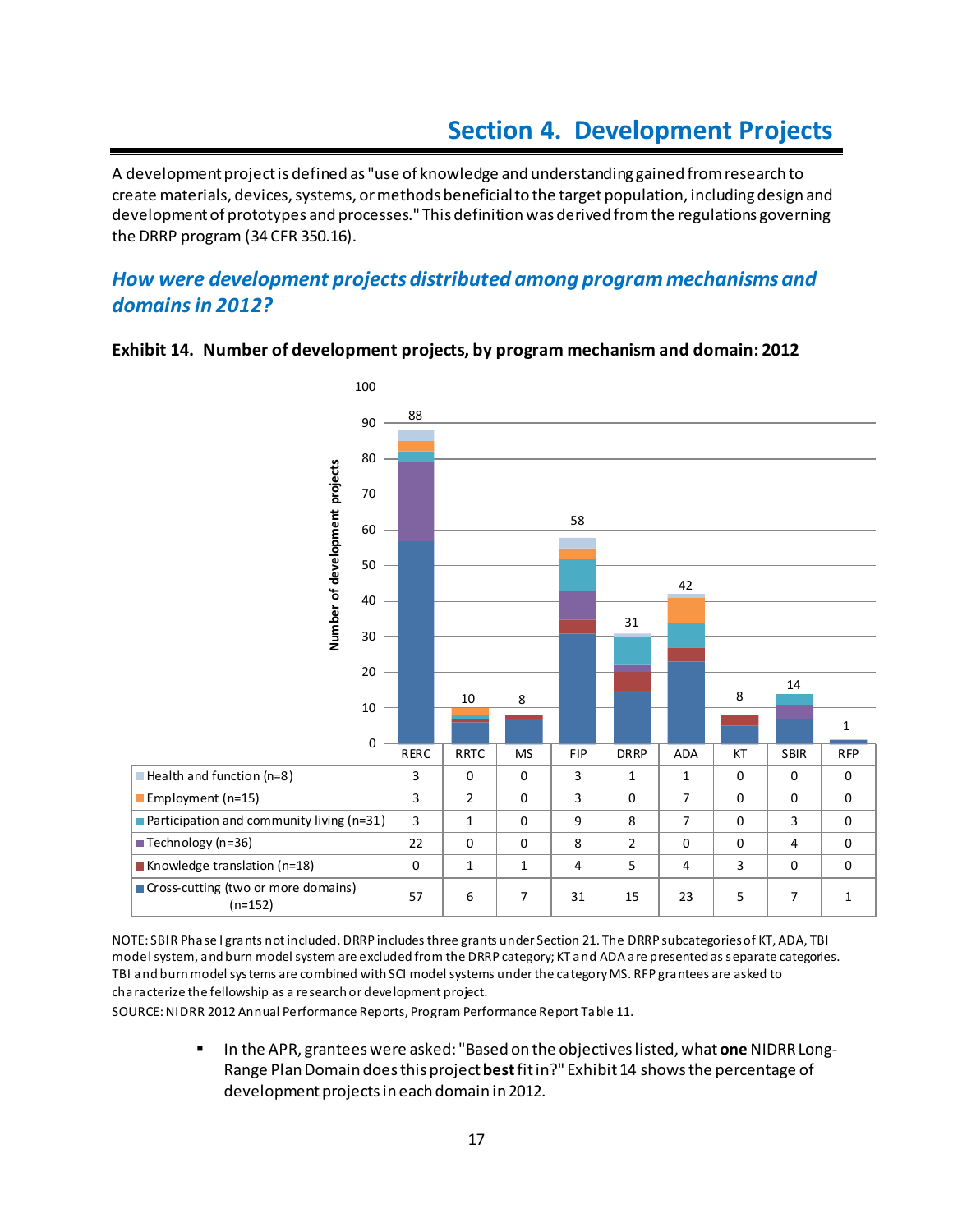- Overall, *Cross-cutting* (contributing to two or more domains) was by far the most commonly identified domain, with 152of the 260 development projects. *Technology* was the next most common domain with 36 projects, followed closely by *Participation and community living* at 31 projects. There were no development projects in the *Demographics* domain in 2012.
- **The Cross-cutting domain accounted for more than half the development projects in** each program mechanism, with the exception of DRRP, with slightly less than half. *Technology* domain projects were concentrated in the RERC program mechanism.

## *How did the distribution of development projects among domains change from 2008 through 2012?*



<span id="page-21-0"></span>**Exhibit 15. Number of development projects, by domain: 2008–2012** 

SOURCE: NIDRR 2008–2012 Annual Performance Reports database, July 23, 2012.

 Exhibit 15 displaysthe distribution of development projects by domain for 2008 through 2012. In each year from 2008 through 2012, *Cross-cutting*, i.e., contributing to two or more domains, was by far the most dominant domain for development projects. There were no development projects in the *Demographics* domain during this period.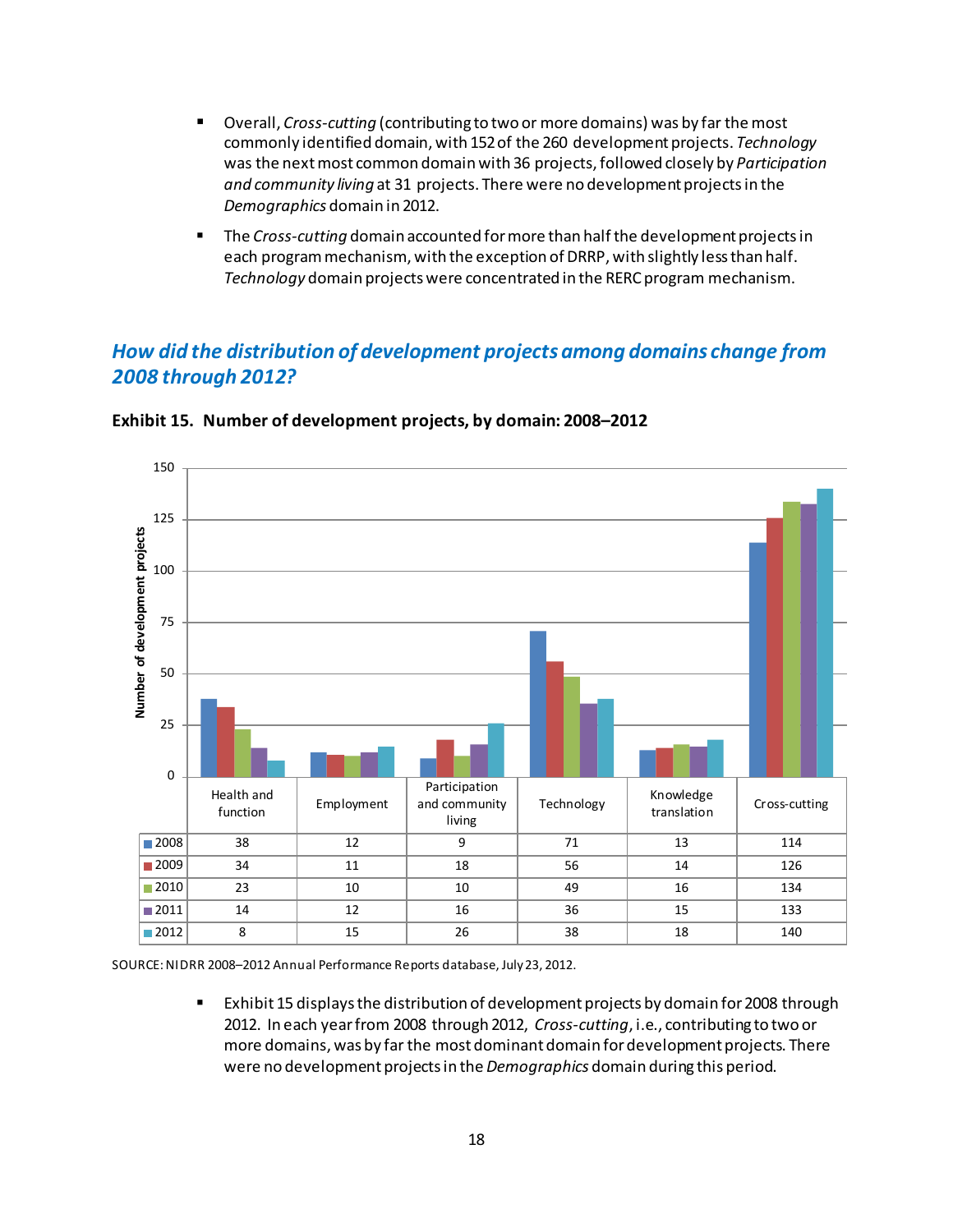Across the 5-year period, the number of development projects in the *Cross-cutting*  domain increased, while *Health and function* and *Technology* showed a reduction in the number of projects. *Participation and community living* projects gained ground in 2012. *Employment* and *Knowledge translation* remained fairly constant.

## *How did the specified domains for Cross-cutting development projects change from 2008 through 2012?*

<span id="page-22-0"></span>



SOURCE: NIDRR 2008–2012 Annual Performance Reports database, July 23, 2012.

- Grantees who identified their development projects as *Cross-cutting* were asked to specify which two or more domains applied. Exhibit 16 shows the domains associated with the development projects identified as *Cross-cutting* for 2008 through 2012.
- The most commonly specified domain for the 140 *Cross-cutting* development projects in every year was *Technology*. In addition, in every year *Participation and community living* and *Health and function* were specified more than were *Employment*, *Demographics*, and *Knowledge translation*.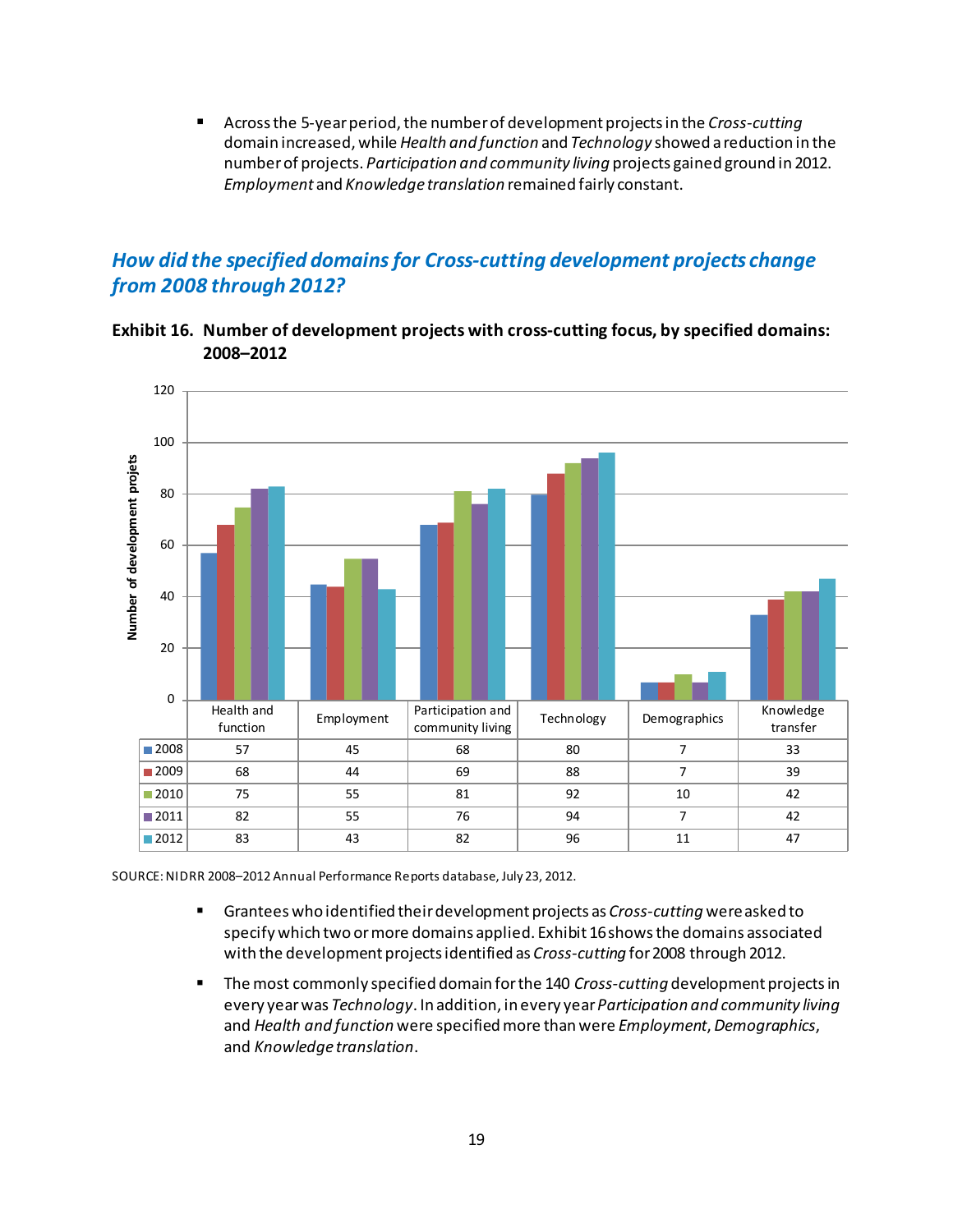## *In what stage of the development process were development projects in 2012?*



#### <span id="page-23-0"></span>**Exhibit 17. Number of development projects, by development stage: 2012**

NOTE:Grantees may select more than one development stage for each project. See the Appendix for definitions of each stage. SOURCE: NIDRR 2012 Annual Performance Reports, Program Performance Report Table 11.

- Exhibit 17 shows the development stages for the 260 development projects in 2012. Grantees could select more than one development stage for each project.
- The most frequently cited development stage in 2012 was *Implementation of solution*, while the least common stage was *Commercialization activities*, which applied to 32 of the 260 development projects.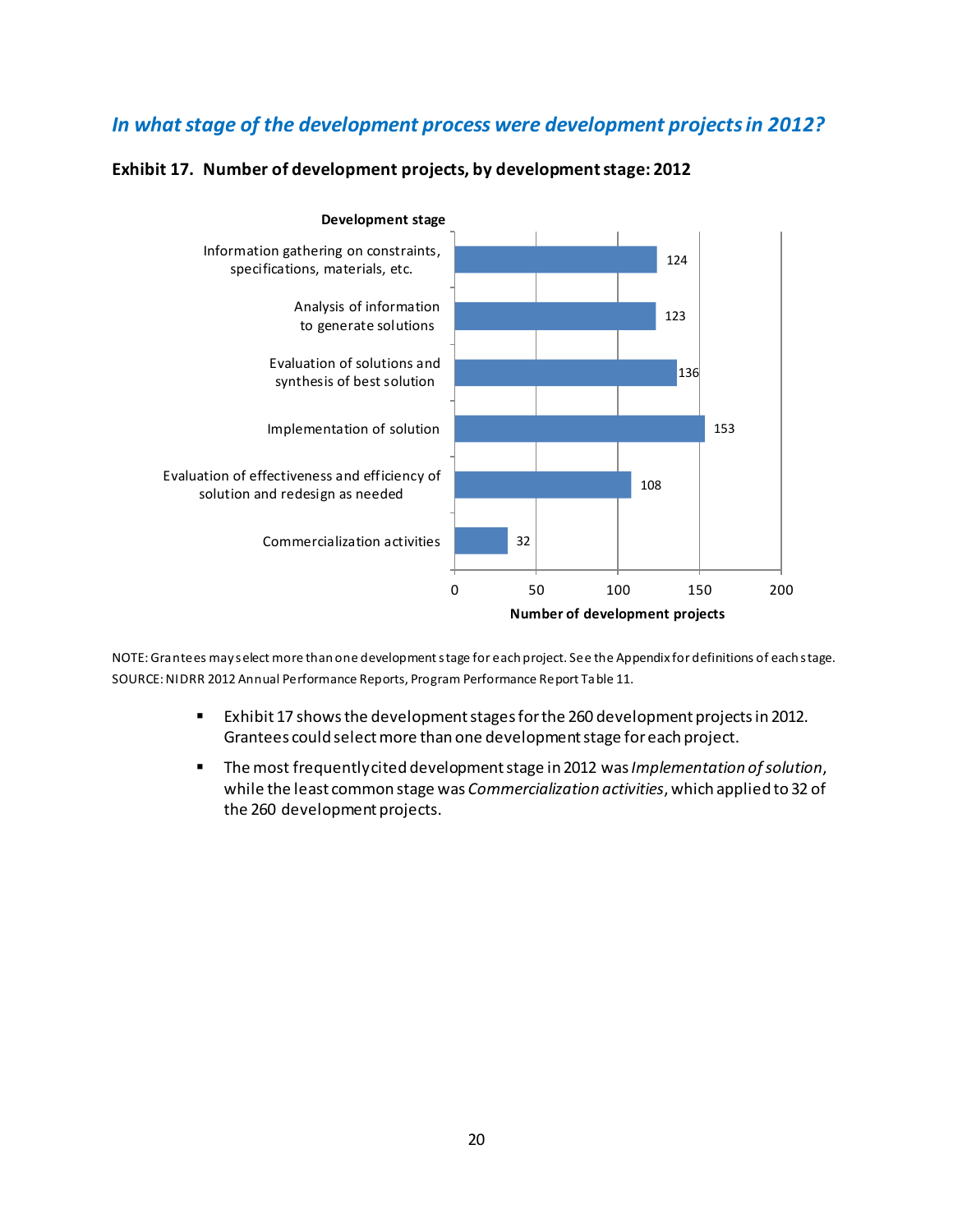## *How has development stage status changed from 2008 through 2012?*



<span id="page-24-0"></span>**Exhibit 18. Number of development projects, by development stage: 2008–2012** 

NOTE: Grantees may select more than one development stage for each project. See the Appendix for definitions of each stage. SOURCE: NIDRR 2008–2012 Annual Performance Reports, Program Performance Report Table 11.

- Development stages vary annually based on the number of years each development project has been funded. For example, when a cohort of grants is in the fourth year, there will be more projects that are in the last few stages of development.
- Exhibit 18 displays the number of development projects reported in each development stage from 2008 through 2012. The most frequently reported development stage in 2012 was *Implementation of solution* with 153 projects, a substantial increase from the 103 projects in 2011. The number of projects reporting *Evaluation of solutions and synthesis of best solution* has steadily increased since 2008. *Commercialization activities* was by far the least common stage in every year. However, the number of development projects increased from 221 to 260 between 2011 and 2012 which may account for the increase in every category of development stage from 2011 through 2012.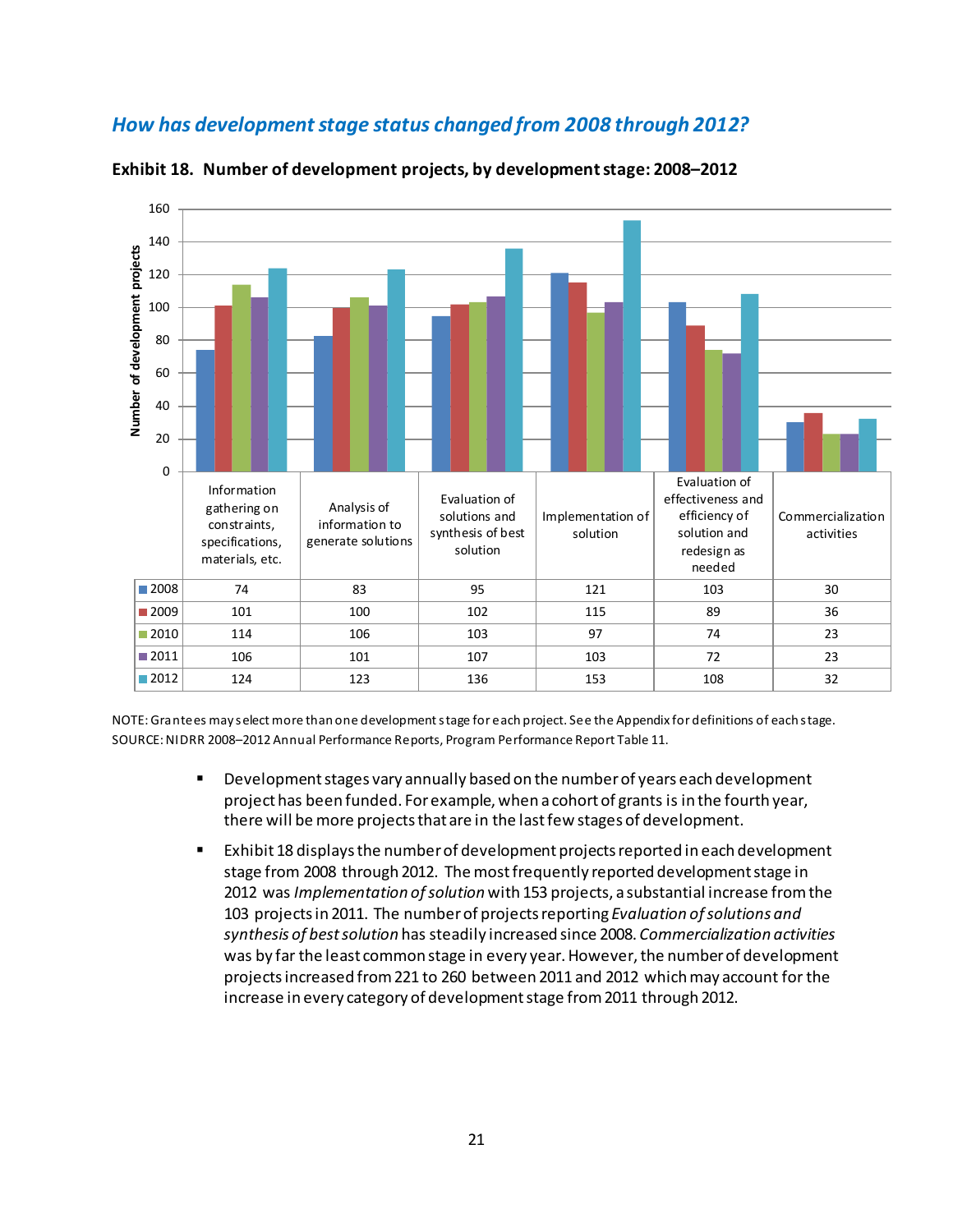## <span id="page-25-0"></span>*What types of training projects did grantees conduct in 2012?*

## <span id="page-25-1"></span>**Exhibit 19. Number of training projects conducted, by type of activity: 2012**



SOURCE: NIDRR 2012 Annual Performance Reports, Program Performance Report Table 12.

 Grantees were asked to specify the type of training project conducted. Grantees reported 612 training projects. The most common types were *Presentation* (132) and *Training course* (127).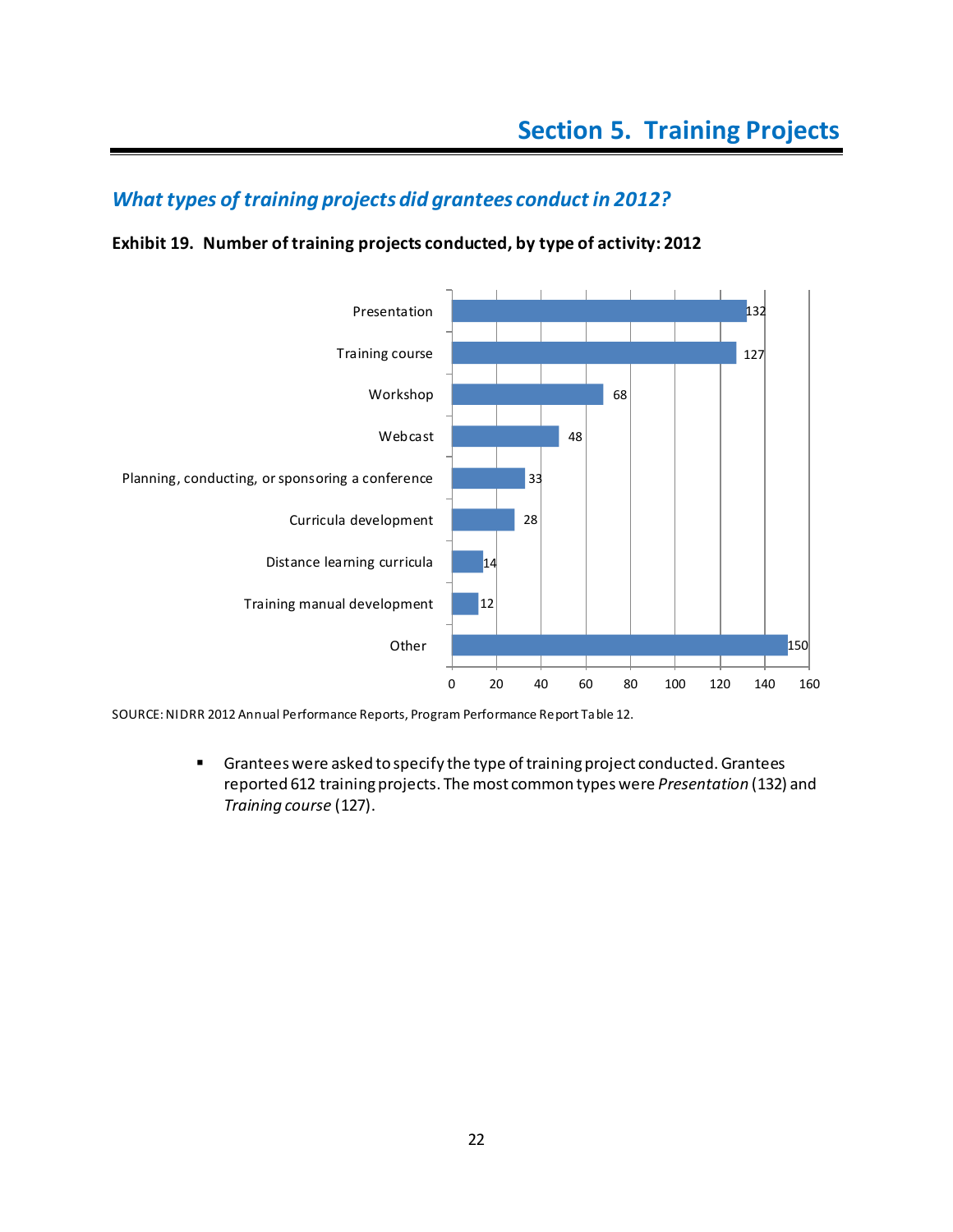## *What audiences did NIDRR grants reach through training projects?*

<span id="page-26-0"></span>



NOTE: Grantees may select up to two target audiences for each training project. This question is not applicable to RFP grants. Only ADA grants report the number of training activities targeting *State/local government agencies*, *Business groups*, *Architects and design professionals*, *Code officials responsible for physical accessibility requirements*, and *Attorneys or other legal professionals*.

SOURCE: NIDRR 2012 Annual Performance Reports, Program Performance Report Table 12.

 Grantees were asked to select no more than two primary target audiences for each training project. The three most common target audiences for the 612 training projects were *Service providers* (served by 181 projects), *Practitioners/clinicians*(179projects), and *Researchers* (157 projects).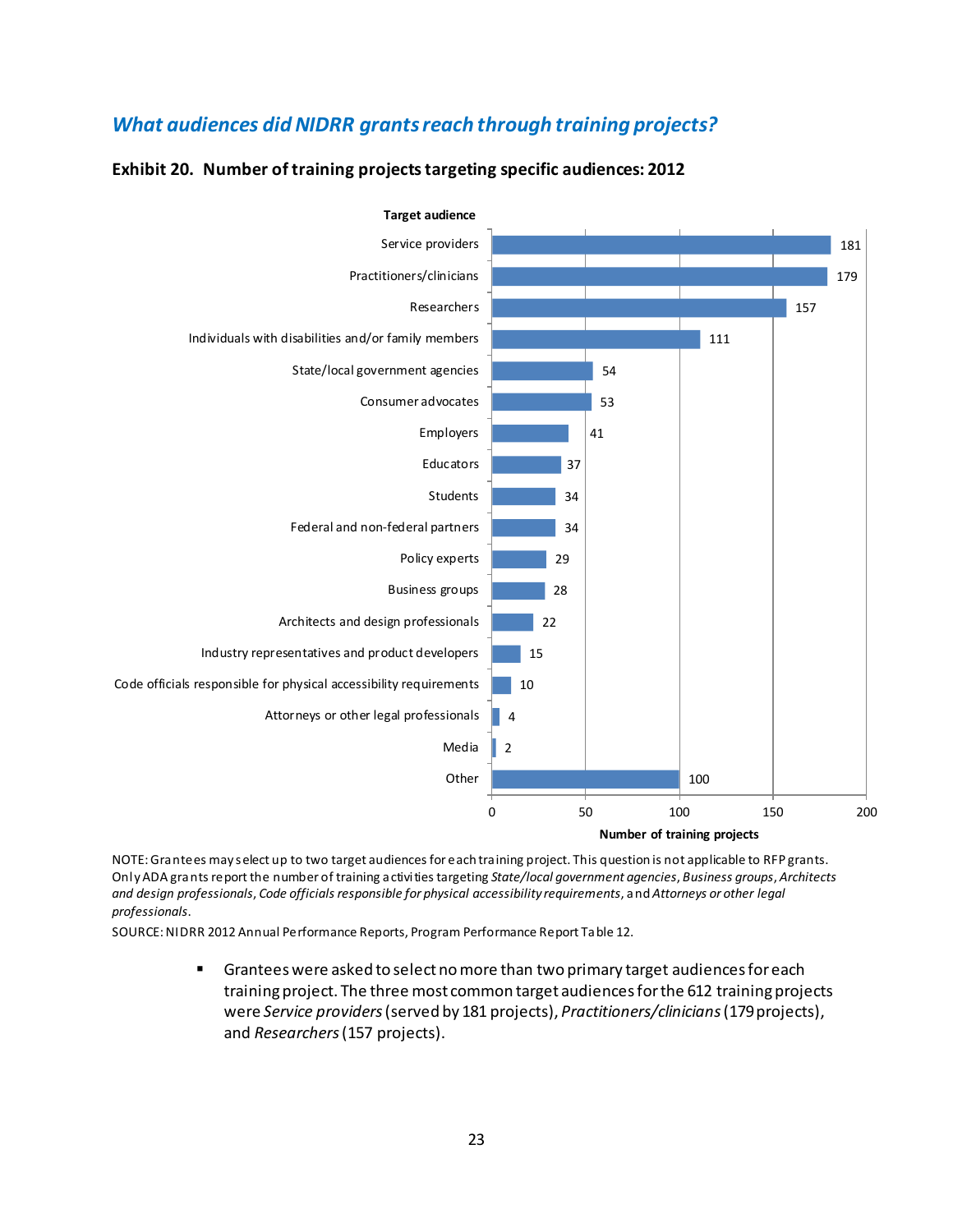## *How have the top four audiences for training projects changed from 2008 to 2012?*



#### <span id="page-27-0"></span>**Exhibit 21. Percentage of training projects, by top four audiences and year: 2008–2012**

NOTE: Grantees may select up to two target audiences for each training project. SOURCE: NIDRR 2008–2012 Annual Performance Reports database, July 23, 2012.

- Exhibit 21 shows the percentage of training projects for the top four audiences. In 2012 the top four were: *Service providers; Practitioners/clinicians; Researchers;* and *Individuals with disabilities and/or family members*.
- When comparing 2008 and 2012, the percentage of training projects that targeted the top four audiences remained fairly constant from year to year. The largest spread was for *Service providers*, with a 6 percentage point increase from 2008 through 2012.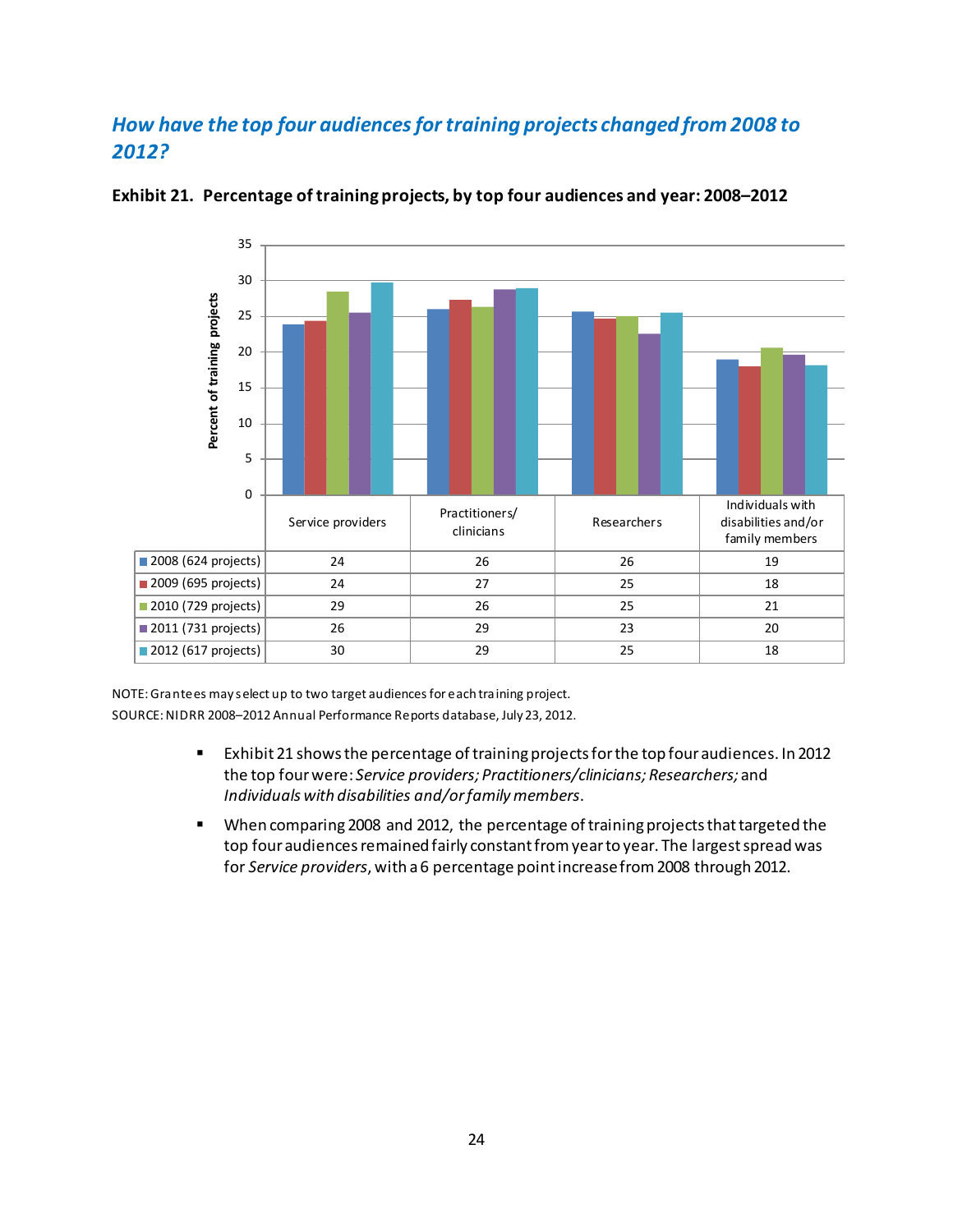## <span id="page-28-0"></span>*How many new patients were enrolled or provided follow-up by model systems in 2008 through 2012?*



<span id="page-28-1"></span>**Exhibit 22. Number of model systems patients enrolled or provided follow-up: 2008–2012** 

SOURCE: NIDRR 2008–2012 Annual Performance Reports, Program Performance Report Table 17.

- Exhibit 22 displays the number of model systems patients enrolled or provided followup in 2008 through 2012. NIDRR funds three model systems: Spinal Cord Injury, Traumatic Brain Injury, and Burn. As part of their research activities, model systems collect and contribute data on patient characteristics, diagnoses, causes of injury, interventions, outcomes, and costs to a uniform national database. In the APR, each MS grantee was asked to provide the following information for the grant: (1) number of new patients enrolled and added to the database during the reporting period; and (2) number of patients followed up during the reporting period.
- The number of patients enrolled and the number of patients who were followed up in the model systems increased each year from 2008 through 2010, then decreased slightly in 2011 and more substantially in 2012.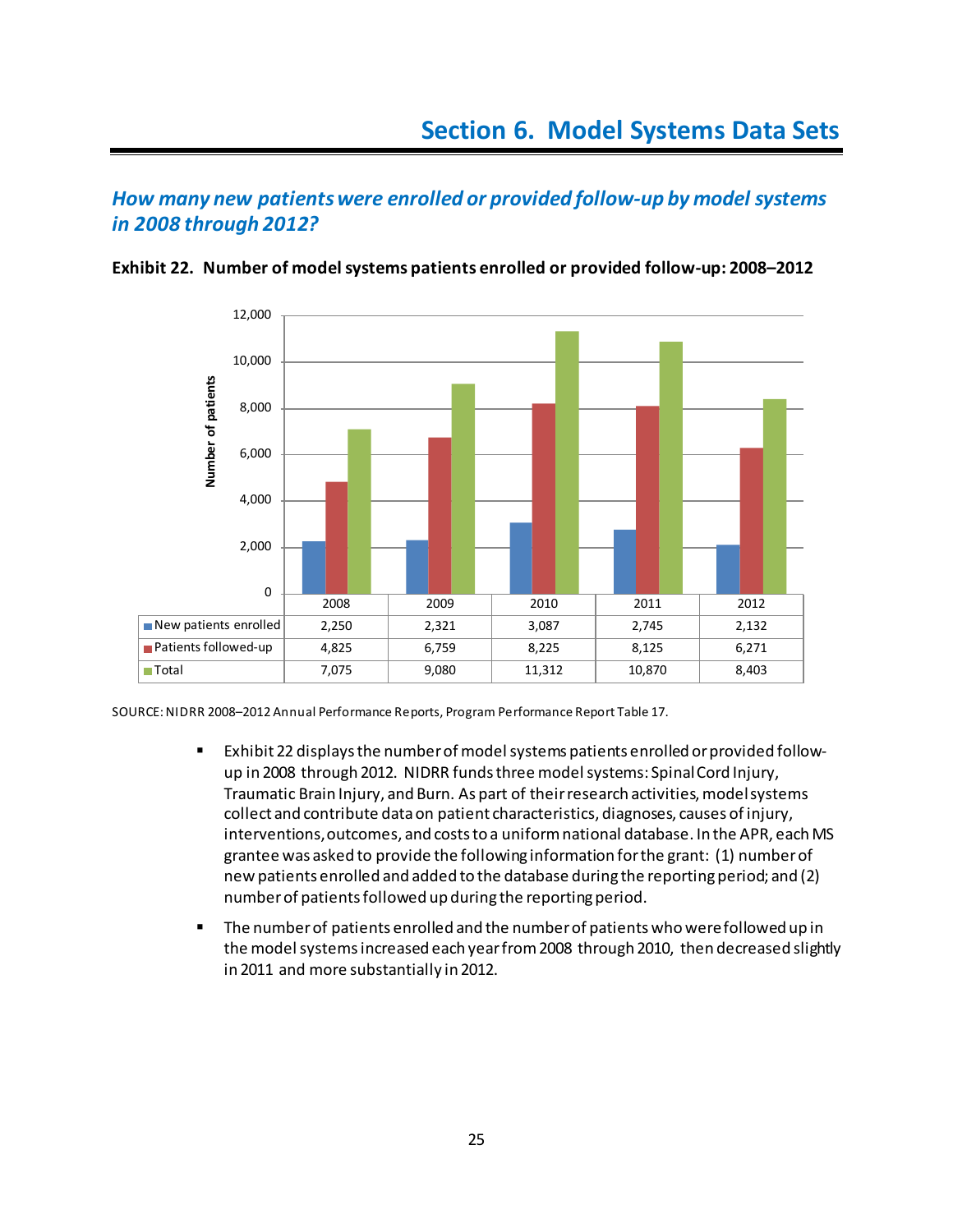<span id="page-29-0"></span>In the *Outputs*section of the APR, grantees reported on four types of outputs: Type 1, *Publications*; Type 2, *Tools, measures, and intervention protocols*; Type 3, *Technology products and devices*; and Type 4, *Informational products*. Grantees were also asked to identify their *most important* outputs: those that contribute the most to achieving the outcome-oriented goals for the award by advancing knowledge; increasing capacity for research, training or knowledge translation; or facilitating changes in policy, practice or system capacity.

## *How many publications (Type 1 outputs) were produced from 2008 through 2012?*



#### <span id="page-29-1"></span>**Exhibit 23. Number of peer-reviewed publications, by program mechanism and year: 2008– 2012**

SOURCE: NIDRR 2008–2012 Annual Performance Reports database, July 23, 2012.

- **F** Grantees reported all peer-reviewed publications produced during the current reporting period that were directly funded by the grant, excluding documents currently in review, accepted for publication, in press, or self-published. Exhibit 23shows the distribution of those publications among program mechanisms.
- Among program mechanisms, RERC grants accounted for the largest number of peerreviewed publicationsin all years, except 2008 and 2011. RRTCs reported the most peer-reviewed publications (175) in 2008 and MS grantees reported 208 peer-reviewed publicationsin 2011.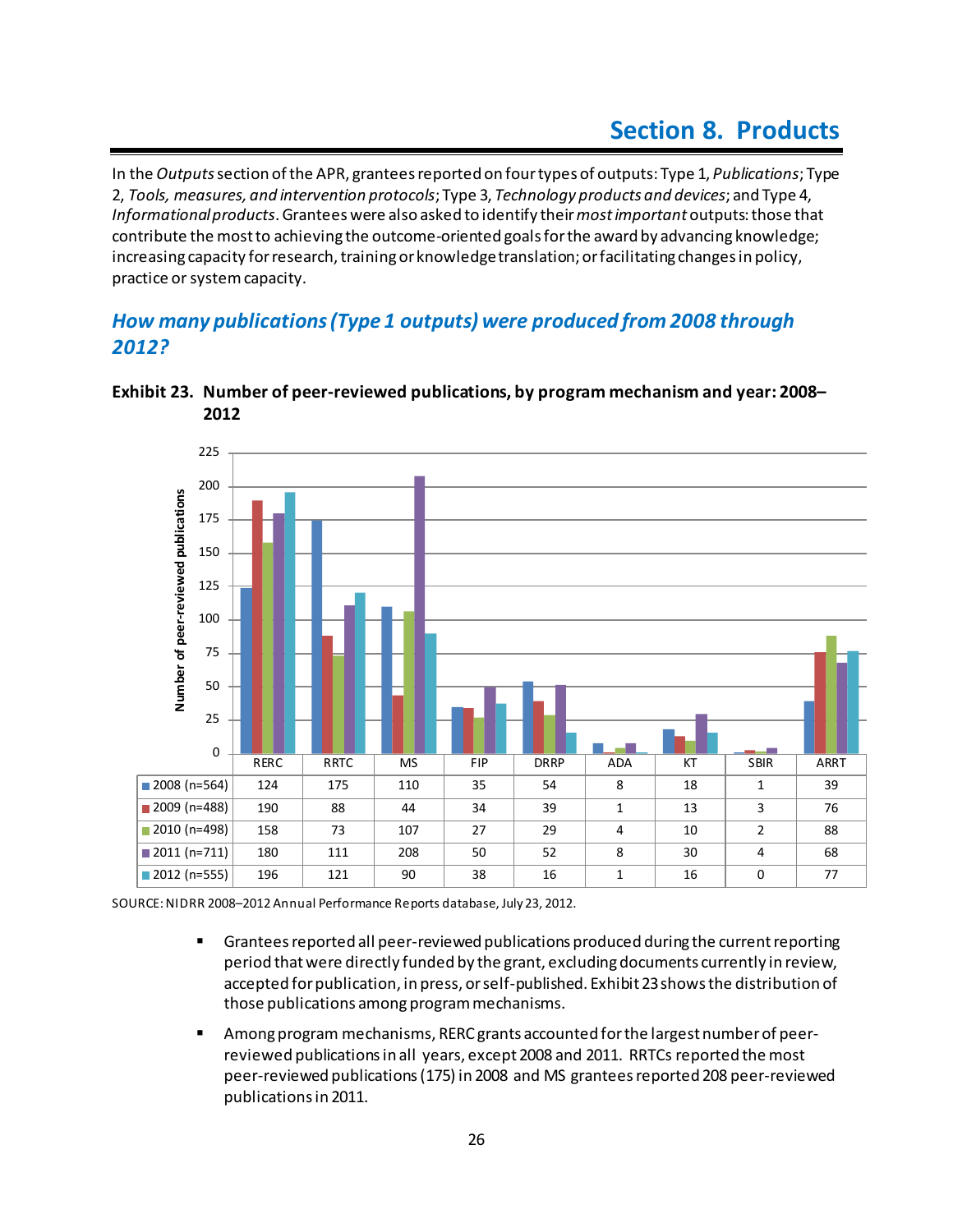

<span id="page-30-0"></span>**Exhibit 24. Number of non-peer-reviewed publications, by program mechanism and year: 2008–2012** 

SOURCE: NIDRR 2008–2012 Annual Performance Reports database, July 23, 2012.

- **F** Grantees reported all non-peer-reviewed publications produced during the current reporting period that were directly funded by the grant, excluding documents currently in review, accepted for publication, in press, or self-published. Exhibit 24 shows the distribution of those publications among program mechanisms.
- Across all years and program mechanisms, the RRTC grants produced the largest number of non-peer-reviewed publications. The only exception was in 2008 when RRTC and RERC grants both reported 83 publications.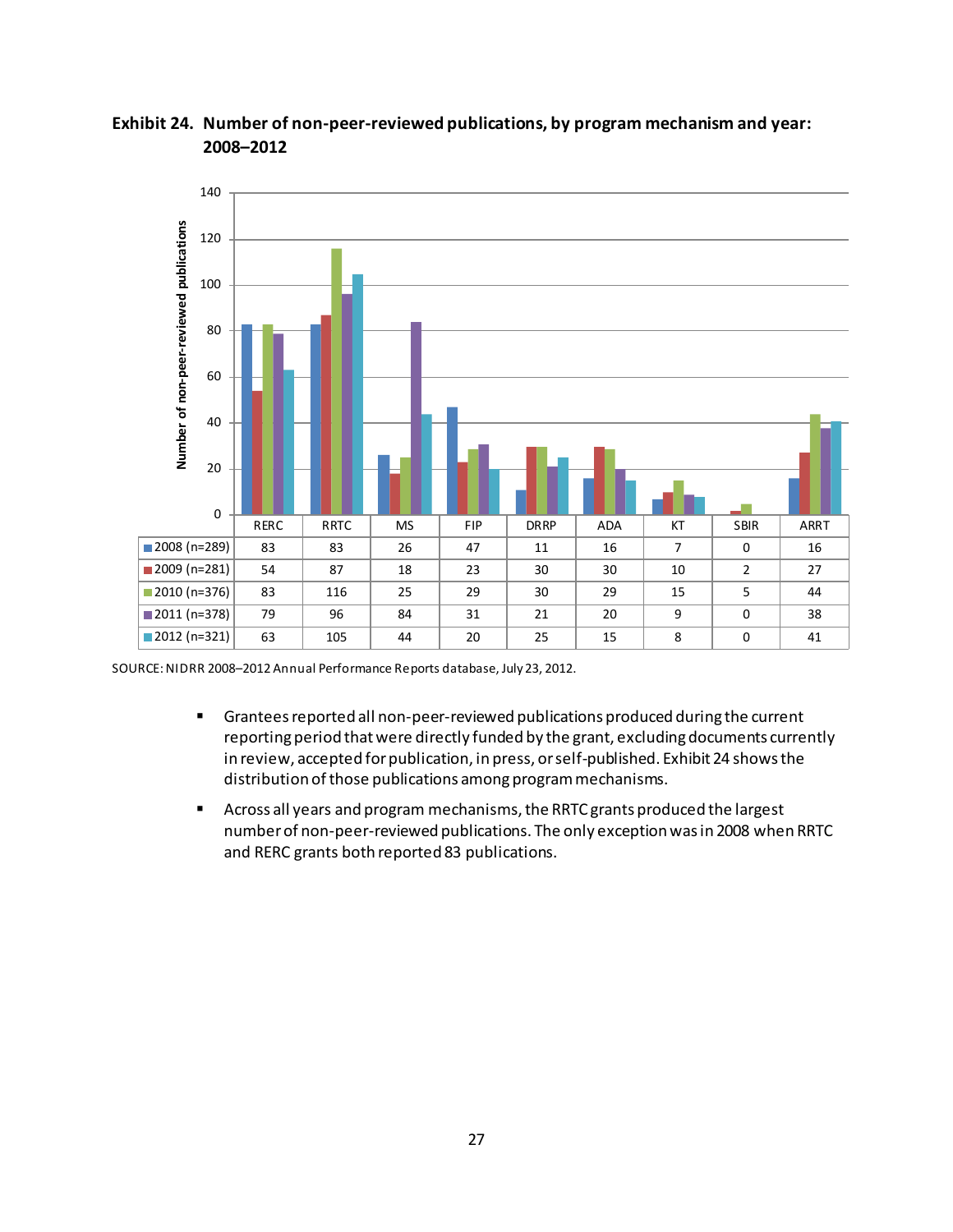## *How many tools, measures, and intervention protocols (Type 2 outputs) were produced from 2008 through 2012?*

Type 2 outputs focus on the *most important*tools, measures, or intervention protocols directly funded by the grant during the reporting period. *Tool*is defined as an instrument or process created to acquire quantitative or qualitative information, knowledge, or data on a specific disability or rehabilitation issue. Tool includes measures and intervention protocols. Grantees reported up to two Type 2 outputs that represent the *most important* accomplishments for the current reporting period, including an explanation of how the tool was validated or tested. *Most important*tools refer to those that contribute the most to achieving the outcome oriented goals for this grant by advancing knowledge; increasing capacity for research, training or knowledge translation; or facilitating changes in policy, practice, or system capacity.



#### <span id="page-31-0"></span>**Exhibit 25. Number of most important tools, measures, and intervention protocols (Type 2 outputs), by type of output and year: 2008–2012**

NOTE: Grantees may report a maximum of two *most important* Type 2 outputs. SOURCE: NIDRR 2008–2012 Annual Performance Reports database, July 23, 2012.

- The total number of type 2 outputs was fairly constant from 2008 through 2011, but declined to 67 in 2012.
- *Intervention protocol or program*declined the most over the 5-year period, while *Diagnosis or assessment instrument* and *Outcome measures* did not vary much over the same period.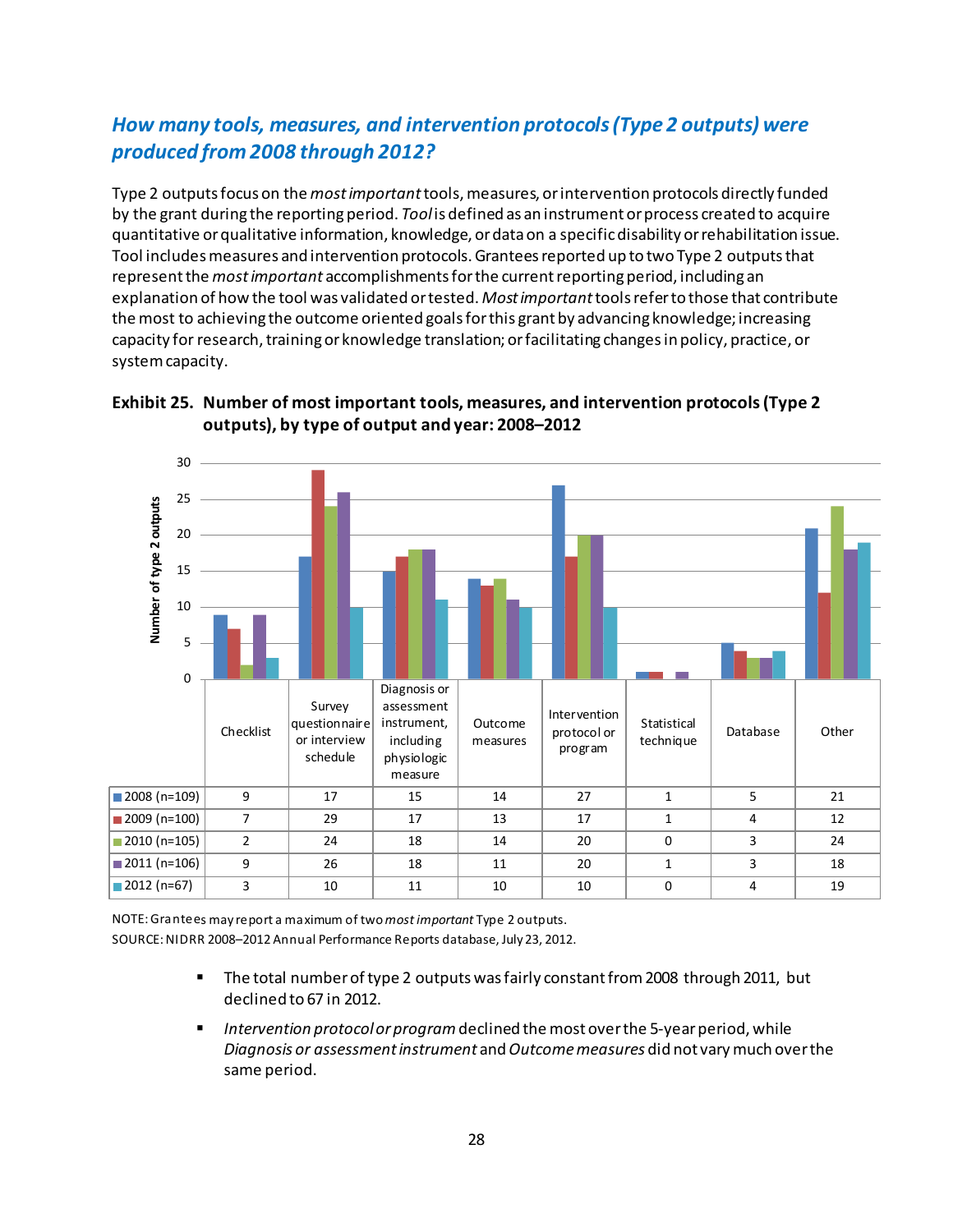## *How many technology products and devices (Type 3 outputs) were produced from 2008 through 2012?*

Technology products and devices are: industry standards and guidelines; software or netware, inventions; patents, licenses, and patent disclosures; working prototypes; products evaluated or field tested; products transferred to industry for potential commercialization; and products in the market place. Grantees reported up to two Type 3 outputs that represent the *most important* accomplishments for the current reporting period, including an explanation of how the product or device was validated or tested. *Most important*technology products and devices refer to those that contribute the most to achieving the outcome oriented goals for this grant by advancing knowledge; increasing capacity for research, training or knowledge translation; or facilitating changes in policy, practice, or system capacity.



#### <span id="page-32-0"></span>**Exhibit 26. Number of most important technology products and devices (Type 3 outputs), by type of output and year: 2008–2012**

NOTE:Grantees may report a maximum of two*mostimportant* Type 3 outputs. SOURCE: NIDRR 2008–2012 Annual Performance Reports database, July 23, 2012.

- **The total number of type 3 outputs has steadily declined from 2008 through 2012.**
- *Software or netware* declined the most over the 5-year period, while *Patent(s), licenses, patent disclosures* and *Product(s) transferred to industry for potential commercialization*  remained fairly constant over the same period.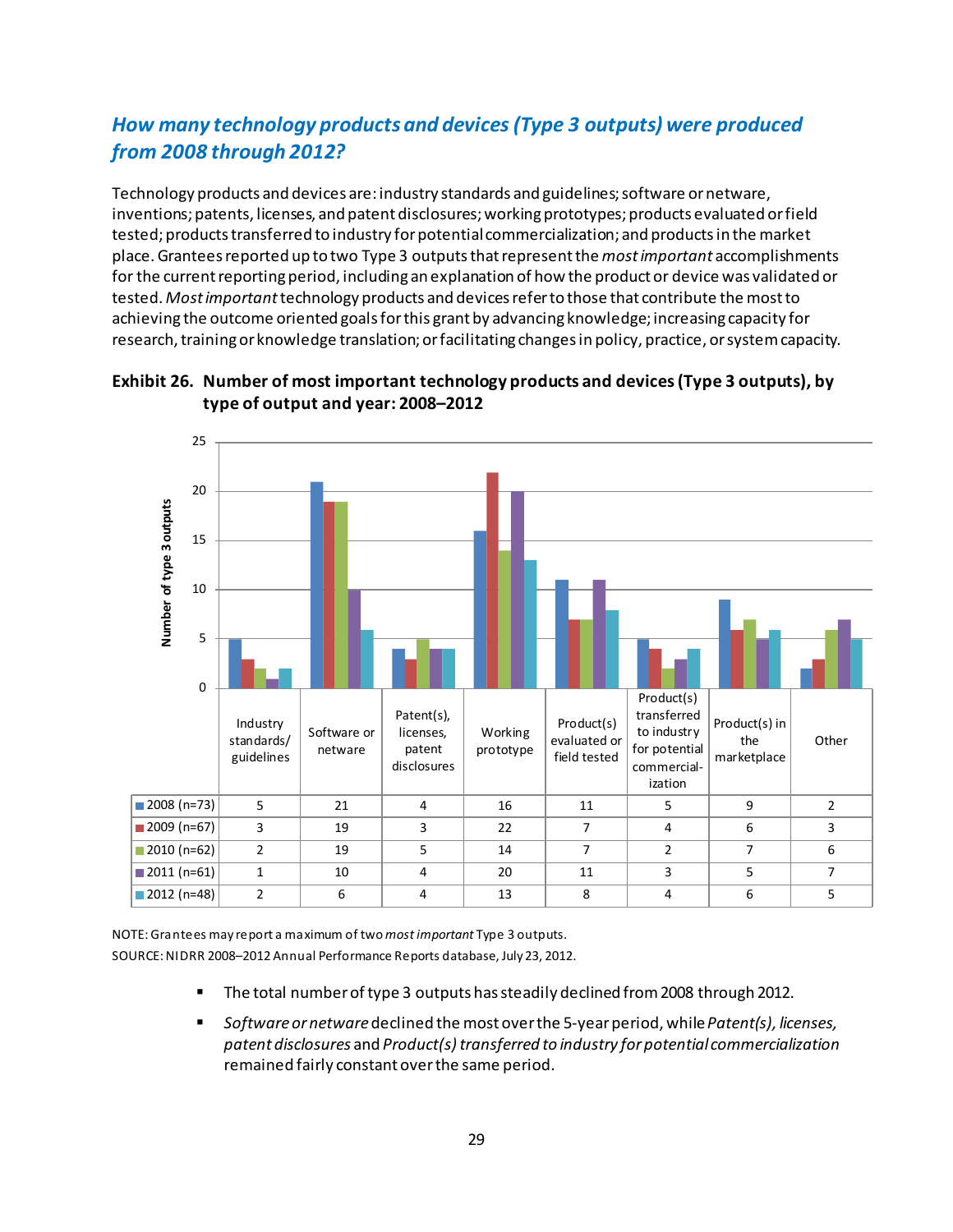## <span id="page-33-0"></span>*How many informational products (Type 4 outputs) were produced from 2008 through 2012?*

Informational products include training manuals or curricula; fact sheets; newsletters; audiovisual materials; marketing tools; educational aids; and Web sites or other Internet sites that were produced in conjunction with research and development, training, dissemination, knowledge translation, or consumer involvement activities. Grantees reported up to two Type 4 outputs that represent the *most important* accomplishments in the current reporting period, including an explanation of how the informational product was validated or tested. *Most important* informational products refer to those that contribute the most to achieving the outcome oriented goals for this grant by advancing knowledge; increasing capacity for research, training or knowledge translation; or facilitating changes in policy, practice, or system capacity.



## **Exhibit 27. Number of most important informational products (Type 4 outputs), by type of output and year: 2008–2012**

NOTE: Grantees may report a maximum of two *most important* Type 4 outputs. SOURCE: NIDRR 2008–2012 Annual Performance Reports database, July 23, 2012.

- The total number of type 4 outputs increased slightly from 166 in 2008 to 173 in 2012.
- *Fact sheets* and *Web sites or other Internet sites* increased the most over the 5-year period, while *Training manuals/curricula* have declined since 2009.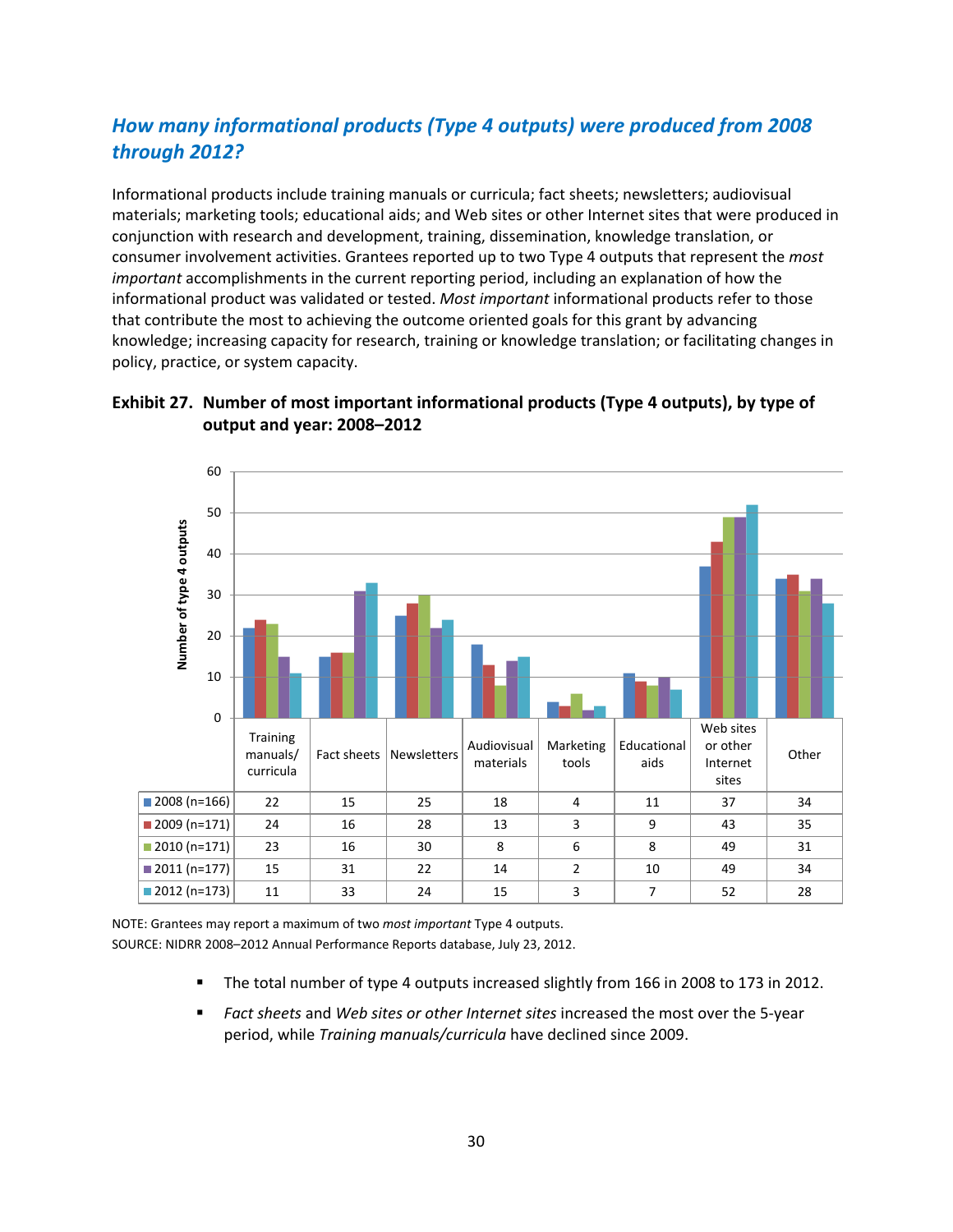<span id="page-34-0"></span>*How many fellows and graduate students were supported by NIDRR grants from 2008 through 2012?* 

**Exhibit 28. Number of fellows supported by NIDRR grants, by program mechanism and year: 2008–2012**



NOTE: SBIR Phase I grants not included. DRRP includes three grants under Section 21. The DRRP subcategories of KT, ADA, TBI model system, and burn model system are excluded from the DRRP category; TBI and burn model systems are combined with SCI model system under the category MS. ADA and KT grants do not support fellows. This question is not applicable to RFP grants.

SOURCE: NIDRR 2008–2012 Annual Performance Reports database, July 23, 2012.

In 2012, NIDRR grants supported 141 research fellows, a decline from the fairly consistent number in 2008 through 2011. Most fellows were concentrated in the MS and ARRT program mechanisms.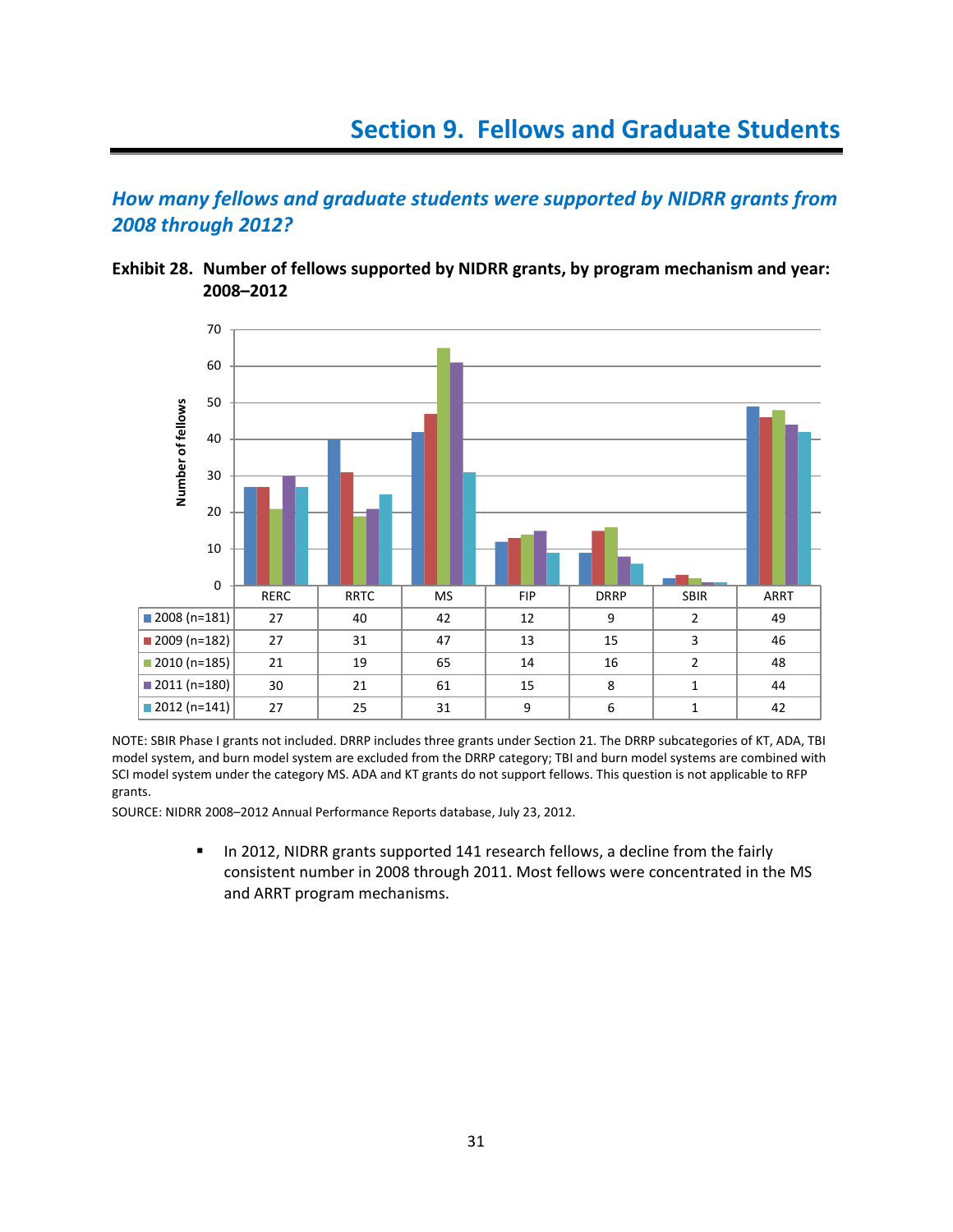<span id="page-35-0"></span>



NOTE: DRRP includes three grants under Section 21. The DRRP subcategories of KT, ADA, TBI model system, and burn model system are excluded from the DRRP category; TBI and burn model systems are combined with SCI model systems under the category MS. ADA, KT and ARRT grants do not support graduate students. This question is not applicable to RFP grants. SOURCE: NIDRR 2008–2012 Annual Performance Reports database, July 23, 2012.

> In 2012, NIDRR grants supported 587 graduate students, about the same as in 2008, despite gains in 2009, 2010, and 2011. Most graduate students were concentrated in the RERC and RRTC program mechanisms.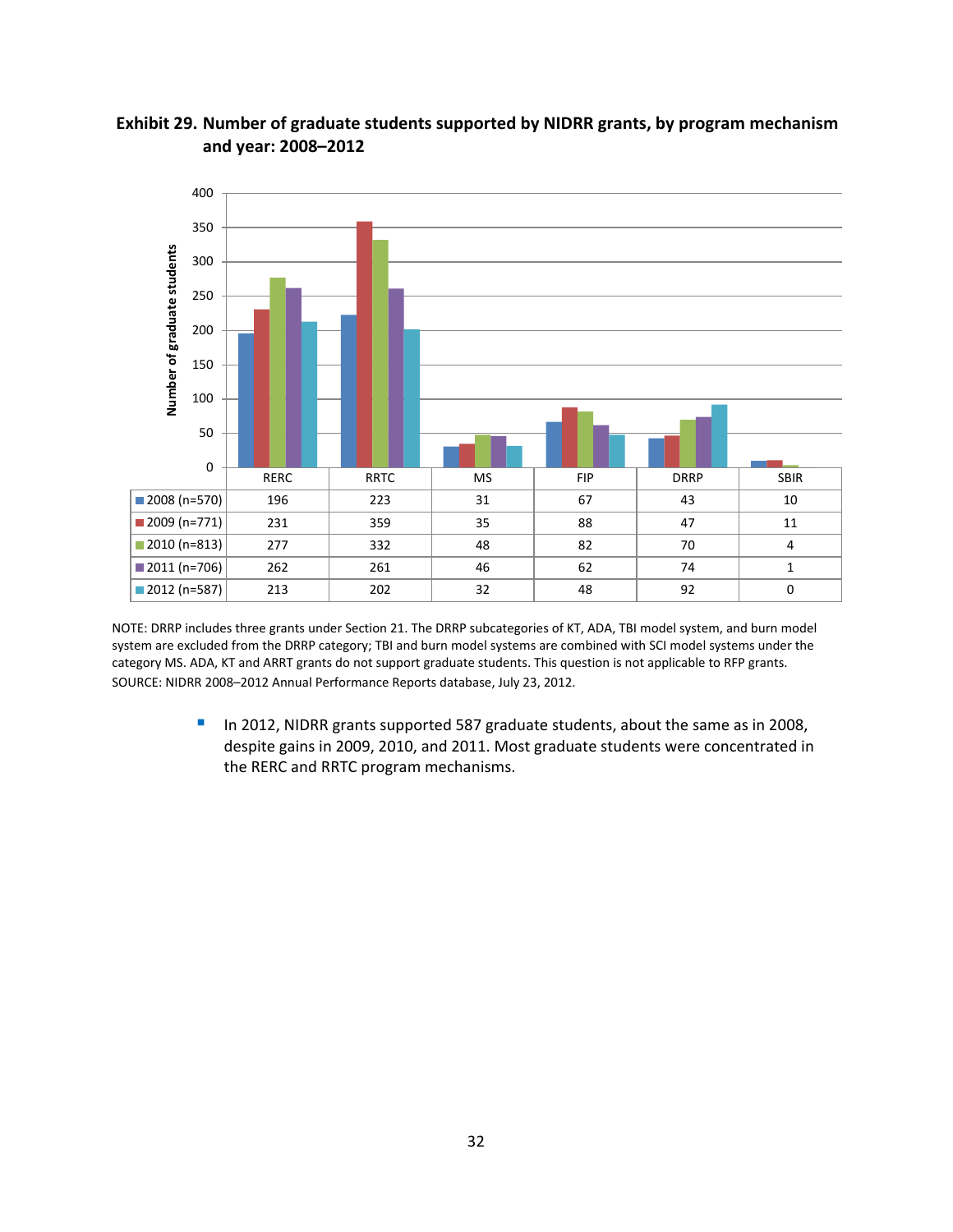## <span id="page-36-0"></span>*How many peer-reviewed publications were produced by fellows and graduate students?*

Grantees were asked to list the peer-reviewed publications based on NIDRR-funded research, published in the current reporting period, that were authored by fellows or graduate students who are currently part of a grantee's training program or had been in the past 3 years. The fellow or graduate student need not have been the first author, so long as he or she was listed among the authors of the publication. Exhibits 30 and 31 display the number of peer-reviewed publications that were authored by fellows and graduate students in each program mechanism.



**Exhibit 30. Number of peer-reviewed publications authored by fellows, by program mechanism and year: 2008–2012**

NOTE: DRRP includes three grants under Section 21. The DRRP subcategories of KT, ADA, TBI model system, and burn model system are excluded from the DRRP category; TBI and burn model systems are combined with SCI model systems under the category MS. ADA and KT grants do not support fellows. This question is not applicable to RFP grants. SOURCE: NIDRR 2008–2012 Annual Performance Reports database, July 23, 2012.

> Of the 89 peer-reviewed publications authored by fellows in 2012, ARRT fellows produced 26 of those publications. However, the number of publications from this group has been declining from a high of 56 in 2009. The next closest contribution came from MS fellows with 20 publications. RERC and FIP fellows showed a sizable increase in publications in 2012 compared with previous years.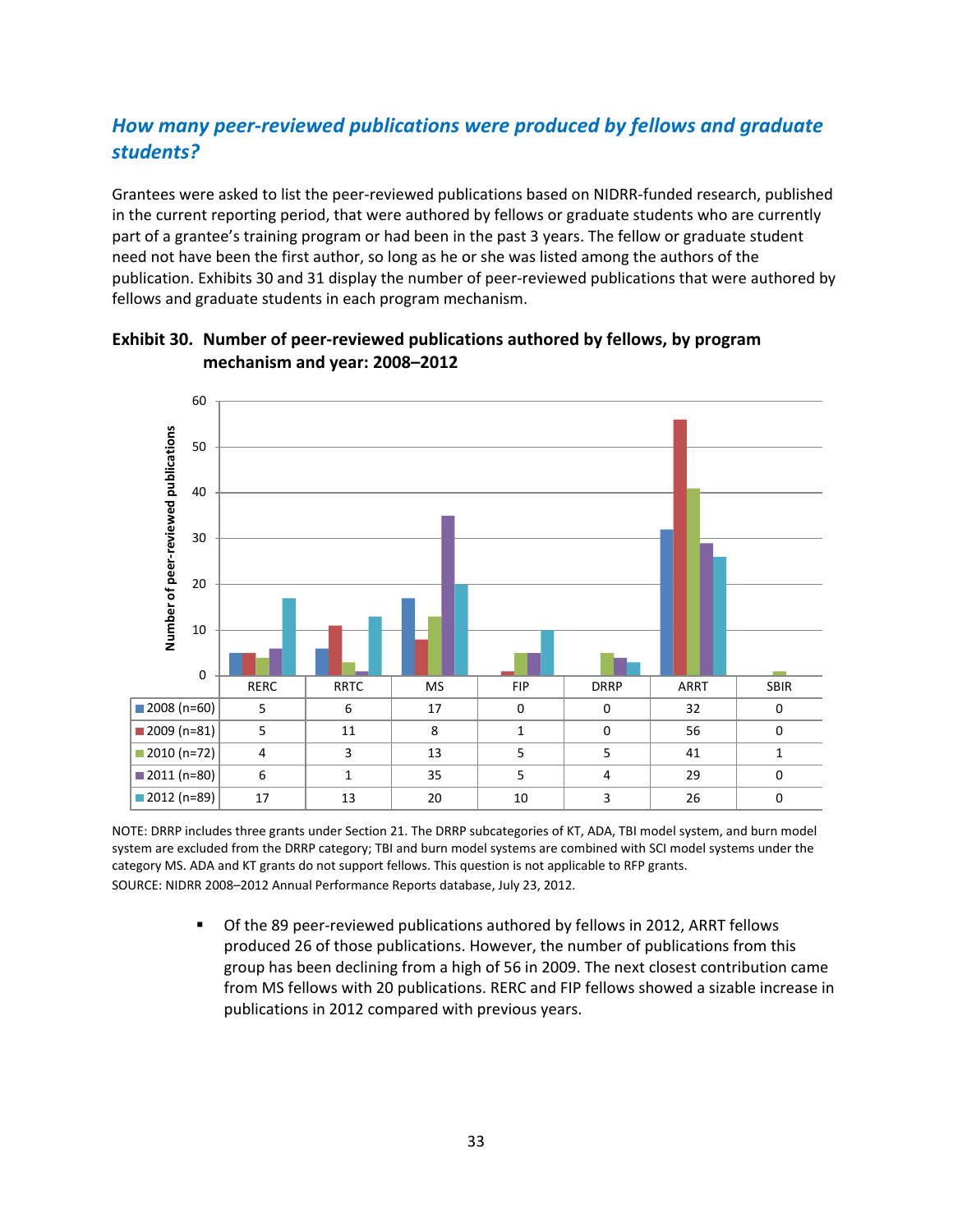

## <span id="page-37-0"></span>**Exhibit 31. Number of peer-reviewed publications authored by graduate students, by program mechanism: 2012**

NOTE: TBI and burn model systems are combined with SCI modelsystems under the category MS. ADA, KT and ARRT grants do not support graduate students. This question is not applicable to RFP grants. SOURCE: NIDRR 2008–2012 Annual Performance Reports database, July 23, 2012.

> **Of the 56 peer-reviewed publications produced by graduate students in 2012, half** originated at RERCs. Since 2008, this program mechanismhas been the leading producer of the peer-reviewed publications authored by NIDRR-supported graduate students.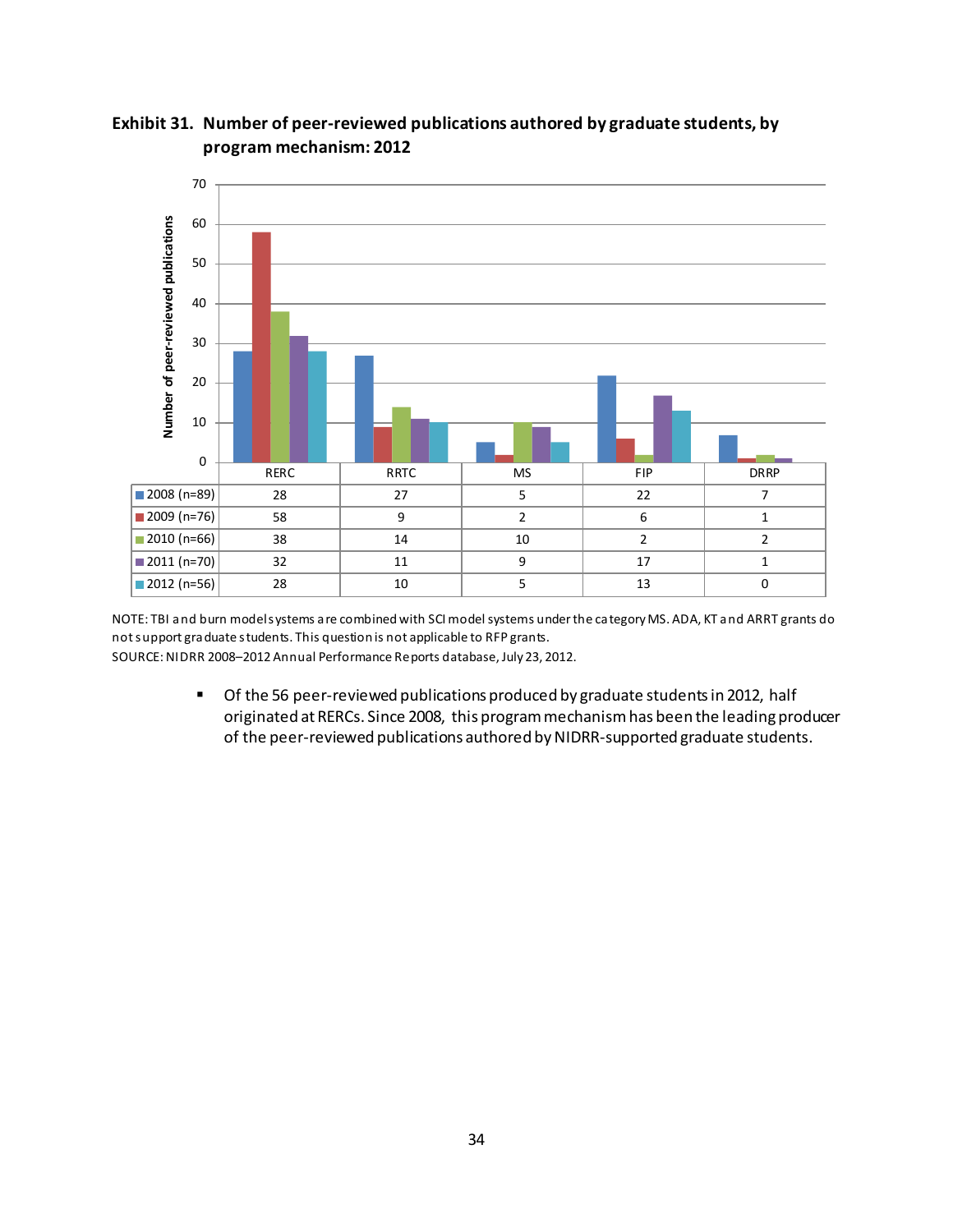#### <span id="page-38-1"></span><span id="page-38-0"></span>**Project Types**

**Research project**is defined as "an intensive systematic study, based on a clear hypothesis or research question that is directed toward producing new scientific knowledge about the subject or problem being studied." This definition was derived from the regulations governing the DRRP program (34 CFR 350.13).

**Development proj**ect is defined as "use of knowledge and understanding gained from research to create materials, devices, systems, or methods beneficial to the target population, including design and development of prototypes and processes." This definition was derived from the regulations governing the DRRP program (34 CFR 350.16).

#### <span id="page-38-2"></span>**Program Mechanisms as Used in This Report**

**Advanced Rehabilitation Research Training Projects (ARRT)** provide funding to institutions of higher education to recruit qualified post-doctoral candidates with clinical, management, basic or engineering research experience and prepare them to conduct independent research on disability and rehabilitation issues.

**Americans with Disabilities Act National Network (ADA)**is a subcategory of DRRP, but is presented as a separate category in this report. The ADA network was formerly known as Disability and Business Technical Assistance Centers (DBTAC)**.** 

**Disability and Rehabilitation Research Projects (DRRP)** emphasize research and development projects, training, and knowledge translation on rehabilitation topics. DRRP subcategories are: Knowledge Translation (KT), Americans with Disabilities Act National Network (ADA), Traumatic Brain Injury Model Systems Centers(TBI), Burn Model Systems Centers, and "general" DRRPs. In this report, the DRRP subcategories of KT, ADA, TBI model system, and burn model system are excluded from the DRRP category; KT and ADA are presented as separate categories. TBI and burn model systems are combined with SCI model systems under the category MS.

**Field-Initiated Projects (FIP)** address rehabilitation issues in promising and innovative ways. As the name implies, topics for these projects are chosen by the applicants. Awards are based upon merit and potential impact on the field of rehabilitation.

**Knowledge Translation (KT) Projects** are a subcategory of DRRP, but are presented as a separate category in this report.

**Model Systems (MS)** study the course of recovery and outcomes following the delivery of a coordinated system of care. MS centers provide comprehensive rehabilitation services and conduct research, including clinical research. There are three model systems: Spinal Cord Injury (SCI), Traumatic Brain Injury (TBI), and Burn. The TBI and Burn model systems are funded as a subcategory of DRRP, but are combined with SCI for this report.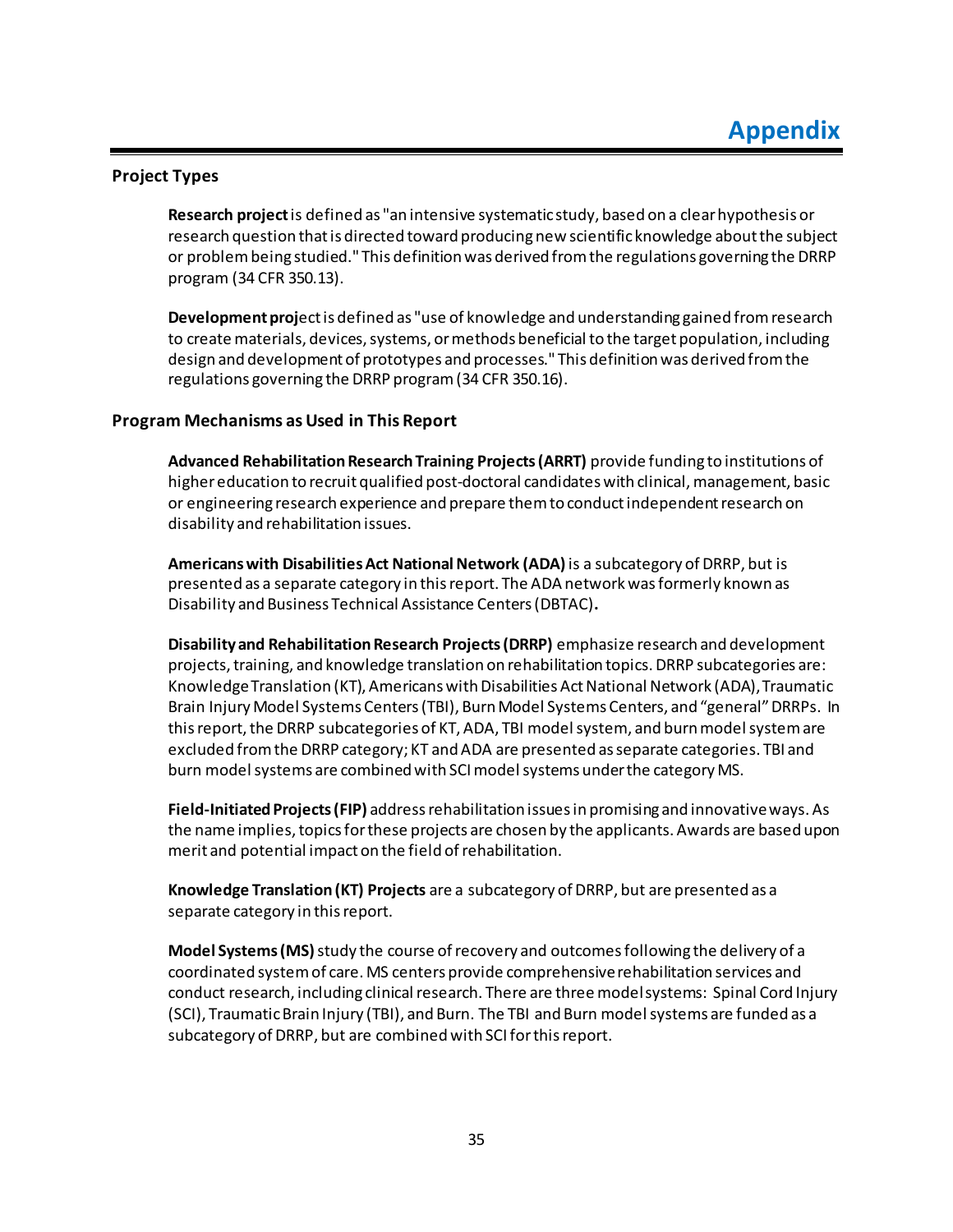**Rehabilitation Engineering Research Centers (RERC)** conduct programs of advanced engineering and technical research designed to apply technology, scientific achievement, and psychological and social knowledge to solve rehabilitation problems and remove environmental barriers. RERCs are affiliated with institutions of higher education or non-profit organizations.

**Rehabilitation Research and Training Centers (RRTC)** conduct coordinated and integrated advanced research to alleviate or stabilize disabling conditions, promote maximum social and economic independence of people with disabilities, or improve rehabilitation methodology or service delivery systems. RRTCs operate in collaboration with institutions of higher education and providers of rehabilitation services and serve as national centers of excellence in rehabilitation research.

**Research Fellows Program (RFP),** also known as the Mary E. Switzer Fellowship, gives individual researchers an opportunity to develop new ideas and gain research experience. Fellows design and work for one year on an independent research project. RFP grants began reporting through the APR in 2009. These grants are also known as Mary E. Switzer Fellowships.

**Small Business Innovation Research (SBIR)** grants, as administered by NIDRR as a part of the larger mandatory SBIR program, help support the production of new assistive and rehabilitation technology. This two-phase program takes a rehabilitation-related product from development to market readiness. SBIR Phase I grants do not report through the APR.

#### <span id="page-39-0"></span>**Domains**

Domains come from the NIDRR Long-range Plan, 2005-2009.

**Health and function**encompasses research to achieve outcomes at the individual level improved functioning, fitness, and health, including mental health. This domain also addresses goals at the system level, such as more effective service delivery systems, better access (financial and logistical) to healthcare services, and the assessment of rehabilitation effectiveness.

**Employment**represents research on employment-related activities and strategies to improve employment outcomes and labor force participation.

**Participation and community living** represents the interaction with the social and built environment in a way that maximizes full inclusion and integration of people with disabilities. This domain focuses on direct supports that increase the availability of acceptable options and opportunities to make choices and enhance participation in everyday activities.

**Technology for access and function** is essential to community integration, employment, and health and function, and plays a major role in enabling a good fit between individuals with disabilities and the environment.

**Demographics** emphasizes describing and characterizing people with disabilities to provide a better understanding of the phenomenon of disability.

**Cross-cutting**, while not a Long-range Plan domain, is used in the APR when two or more domains apply to a project.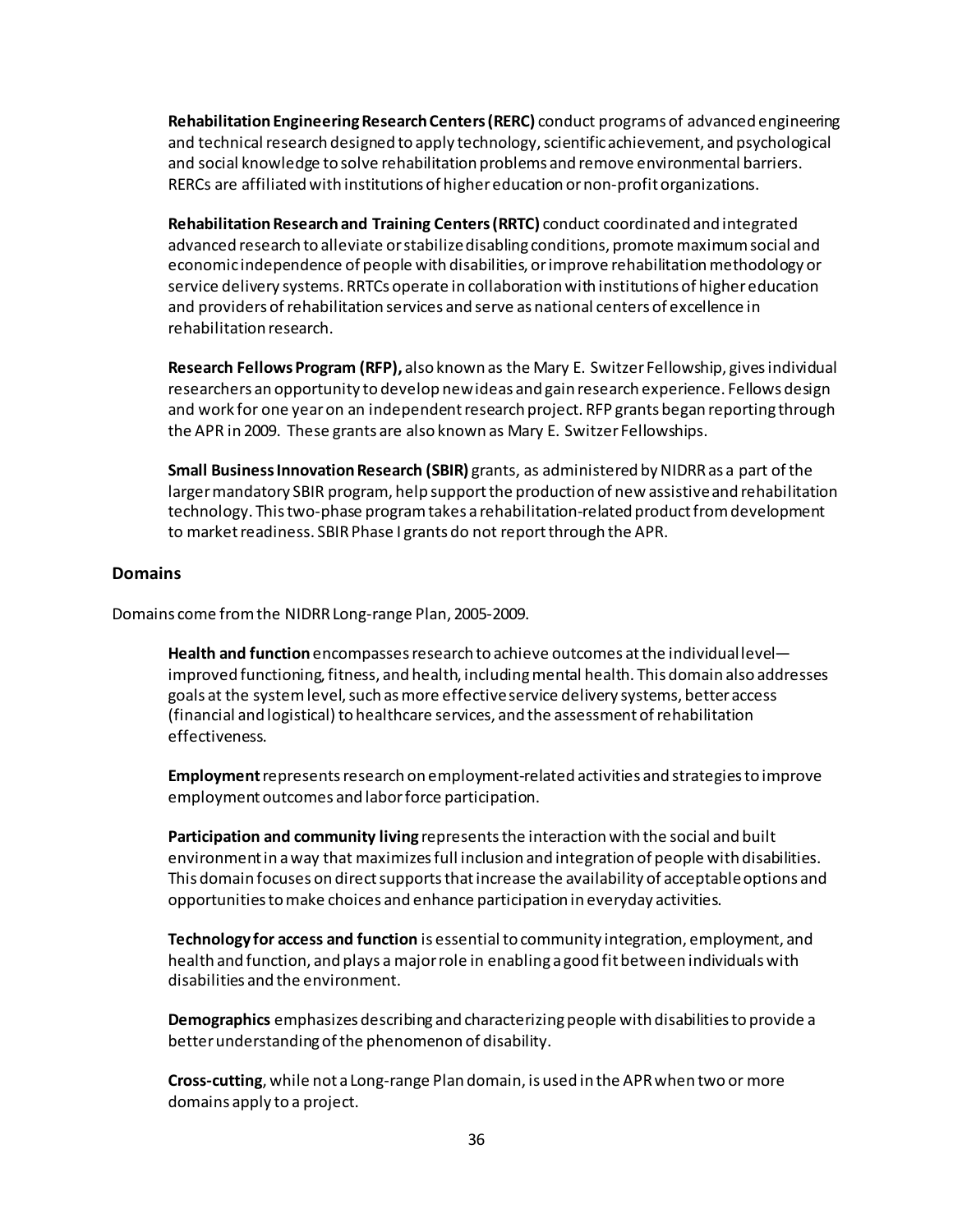#### <span id="page-40-0"></span>**Research Methods**

These are the definitions contained in the APR instructions.

**Survey.** In a sample survey, data are collected from a sample of a population to determine the incidence, distribution, and interrelation of naturally occurring events and conditions. The overriding concern in the sample survey strategy is to collect information in such a way that conclusions can be drawn about elements of the population that are not in the sample as well as about elements that are in the sample.

**Observation,** or naturalistic study, is a study where no explicit intervention is given but organizations or groups or individuals are observed naturally carrying out their business or practices and this is documented in a detailed way.

**Case studies**. A case study is an analytic description of an event, a process, an institution, or a program.

**Focus groups** combine both interviewing and observation skills and allow the observation of a large amount of interaction on a topic in a short time.

**Secondary analysis**is an approach rather than a design because the data that are involved have already been acquired under an original design for data collection, using some technique such as self-administered questionnaires.

**Meta-analysis**is a way of averaging "effect sizes" from several studies. Effect size is proportional to the difference in outcome between a treatment group and a comparison group.

**Intervention study–Experimental design or randomized control design.** Some units of study are randomly assigned to a treatment group and some are assigned to one or more comparison groups. Random assignment means that every unit available to the experiment has a known probability of being assigned to each group and that the assignment is made by chance, as in the flip of a coin. The program's or intervention's effects are estimated by comparing outcomes for the treatment group with outcomes for each comparison group.

**Intervention study–Quasi-experimental design.** Similar to a true experimental design/randomized control trial in that both designs consist of a treatment group and one or more comparison groups. However, with a quasi-experimental design, membership in a treatment group or comparison group is not randomly assigned. This difference is important because it implies that, since the groups will not be equivalent, causal statements about treatment effects may be substantially weakened.

**Intervention study–Single-subject design.** May involve only one participant but typically include multiple participants (e.g., 3 to 8) in a single study. Each participant serves as his or her own control. Performance prior to intervention is compared to performance during and/or after intervention. In most cases, a research participant is an individual, but it is possible for each participant to be a group whose performance generates a single score per measurement period, i.e., the rate of problem behavior performed by all children within a classroom during a 20 minute period.

**Qualitative Interview.** Structured or unstructured interviews where the goal is understand something from the respondent's point of view and to understand the meaning of their experiences. This category was added to the APR in 2011.

**Other.** Select 'other' only if none of the listed categories apply.